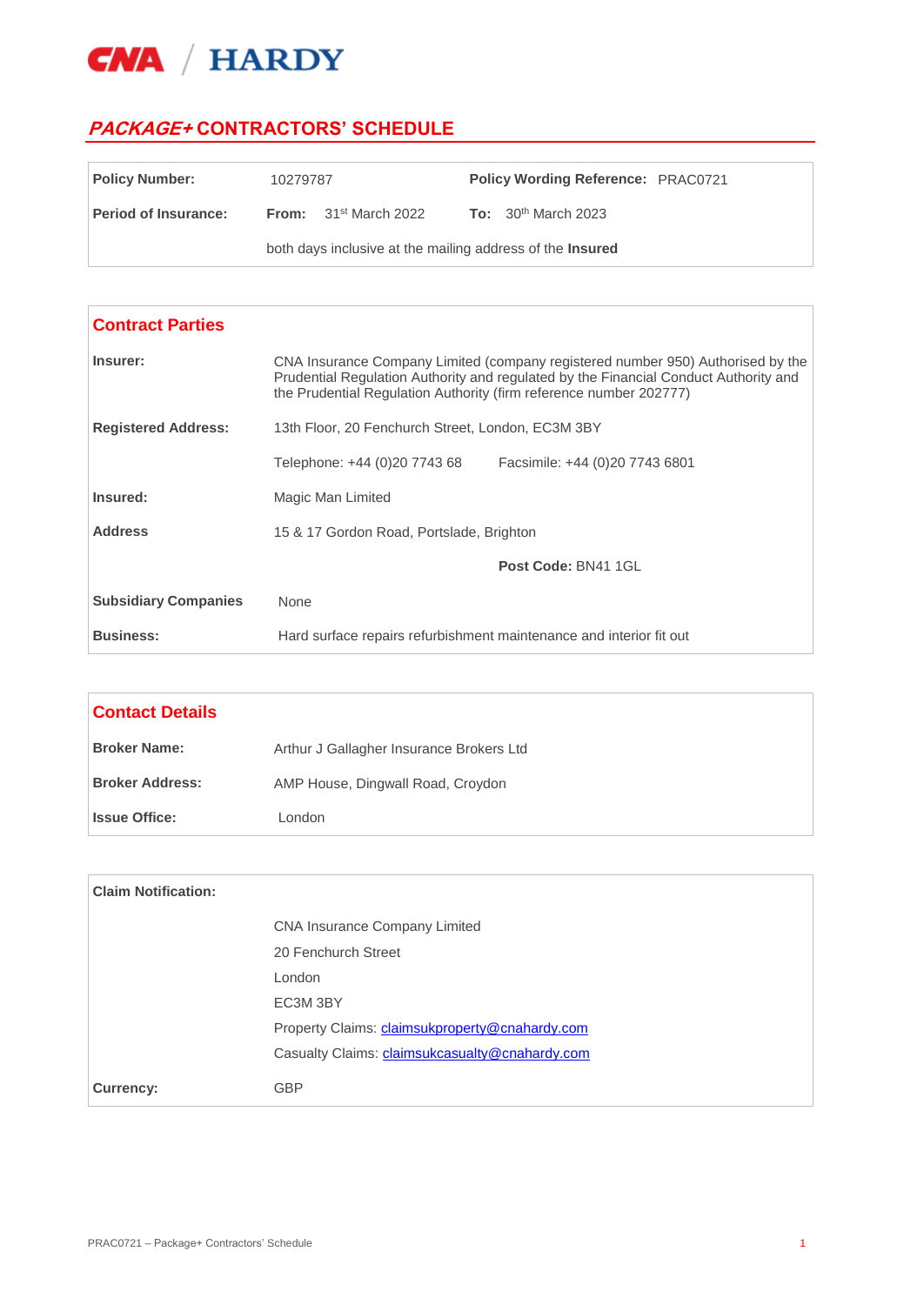

## **PREMIUM AND TAX**

| Annual<br><b>Terrorism</b><br>Premium: | <b>GBP</b> | Not<br>Insured | IPT: | <b>GBP</b> |  | <b>Total</b><br>Premium: | <b>GBP</b> |  |
|----------------------------------------|------------|----------------|------|------------|--|--------------------------|------------|--|
|----------------------------------------|------------|----------------|------|------------|--|--------------------------|------------|--|

| <b>Premium</b><br>for Policy<br>Period: | GBP | 38,297.00 | IPT: | <b>GBP</b> | 4,595.64 | <b>Total</b><br>Premium: | <b>GBP</b> | 42.892.64 |
|-----------------------------------------|-----|-----------|------|------------|----------|--------------------------|------------|-----------|
|-----------------------------------------|-----|-----------|------|------------|----------|--------------------------|------------|-----------|

| 100% share of risk<br><b>Insurer Participation:</b> |
|-----------------------------------------------------|
|-----------------------------------------------------|

## **PREMIUM BREAKDOWN**

| <b>Section</b>                                            | <b>Premium (GBP)</b> |
|-----------------------------------------------------------|----------------------|
| Section - Employers' Liability                            | 19,232.25            |
| Section - Public and Products Liabilities                 | 10,831.00            |
| Section - Contractors All Risks                           | 3,606.25             |
| Section - Property And Business Interruption Ex-Terrorism | 4,627.50             |
| Section - Terrorism                                       | Not Insured          |

## **Declared Exposures and Information Supplied**

Sums Insured & Estimates are based on the submission dated 9<sup>th</sup> February 2022: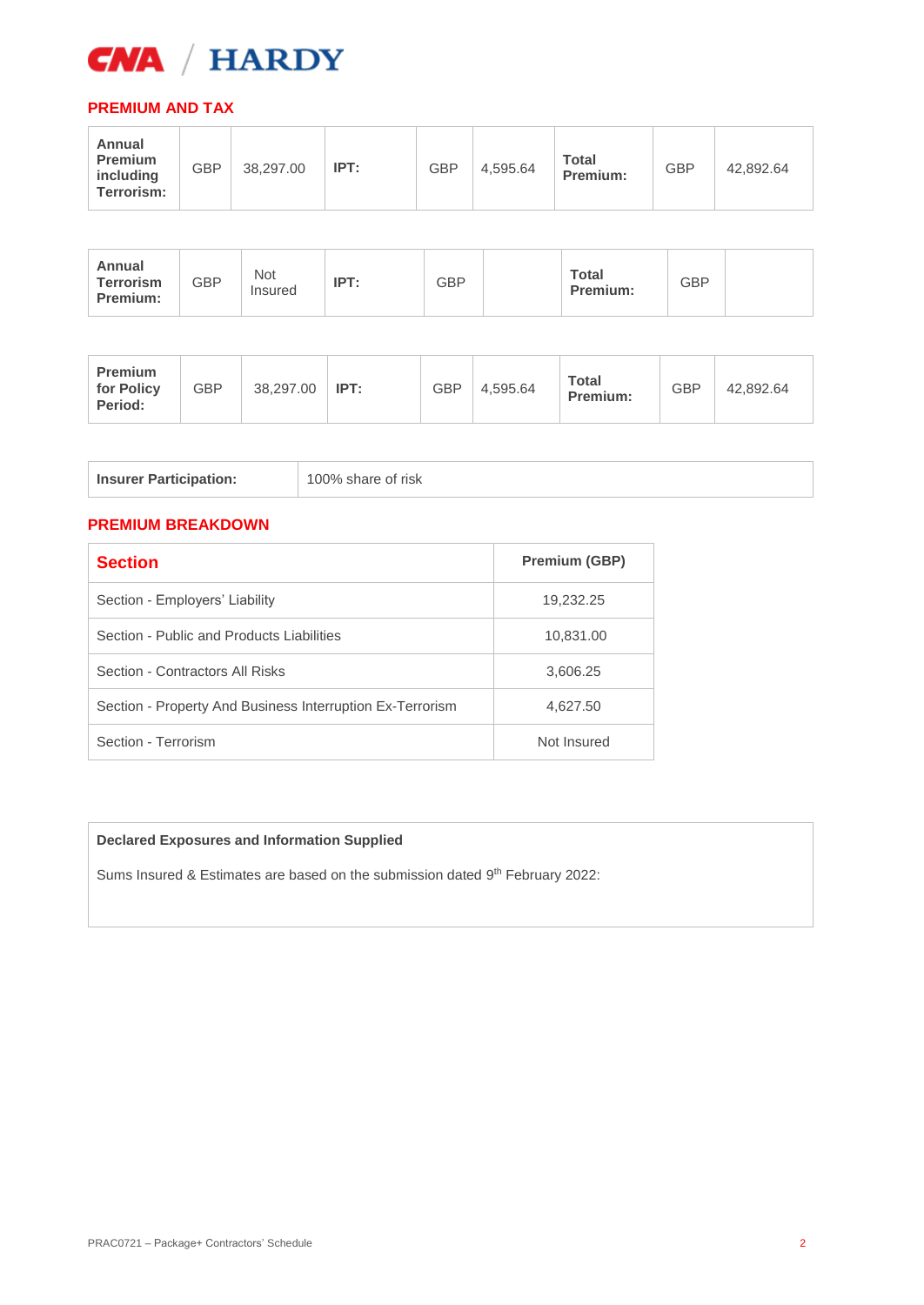## **OPERATIVE SECTIONS OF COVER**

The Sections of this Policy shall only be operative where indicated below. If a Section is not operative, it is of no effect and cover will not be granted under it.

| <b>Section</b>                          | <b>Operative (Yes/No)</b> | <b>Territorial Limits</b>                  |
|-----------------------------------------|---------------------------|--------------------------------------------|
| Section - Employers' Liability          | Yes                       | Worldwide exc USA / Canada                 |
| Section - Public & Products Liability   | Yes                       | Worldwide                                  |
| Section - Contractors All Risks         | Yes                       | United Kingdom                             |
| Section - Contractors JCT               | <b>No</b>                 | United Kingdom                             |
| Section - Property Damage (All Risks)   | Yes                       | United Kingdom                             |
| Section - Business Interruption         | Yes                       | United Kingdom                             |
| Section - Goods In Transit (Own Goods)  | Yes                       | United Kingdom                             |
| Section - Money                         | <b>No</b>                 | United Kingdom                             |
| Section - Computer Breakdown            | <b>No</b>                 | United Kingdom                             |
| Section - Terrorism                     | No.                       | United Kingdom                             |
| Terrorism Wrap                          | <b>No</b>                 | United Kingdom                             |
| Section - Cyber                         | Yes                       | Worldwide exc USA / Canada                 |
| Section - Event Cancellation            | Yes                       | United Kingdom                             |
| Section - Abduction and Extortion       | Yes                       | Worldwide (Excluded<br><b>Territories)</b> |
| Section - Confiscation and Deprivation  | Yes                       | Worldwide (Excluded<br><b>Territories)</b> |
| Section - Employee Fidelity             | No                        | United Kingdom                             |
| Section - Directors and Officers        | No.                       | Worldwide exc USA / Canada                 |
| Section - Specified Legal Expenses      | Yes                       | United Kingdom                             |
| Section - Media Management Crisis Costs | Yes                       | As per applicable section                  |

## **Special Extension applicable to all operative sections**

| <b>Claims preparation costs</b>                                                                                 |        |
|-----------------------------------------------------------------------------------------------------------------|--------|
| Specified Claim for an amount in total that is between £0 and £ 250,000 both<br>amounts inclusive               | 0      |
| <b>Specified Claim</b> for an amount in total that is between £ 251,000 and £<br>500,000 both amounts inclusive | 25,000 |
| <b>Specified Claim</b> for an amount in excess of £500,000                                                      | 50,000 |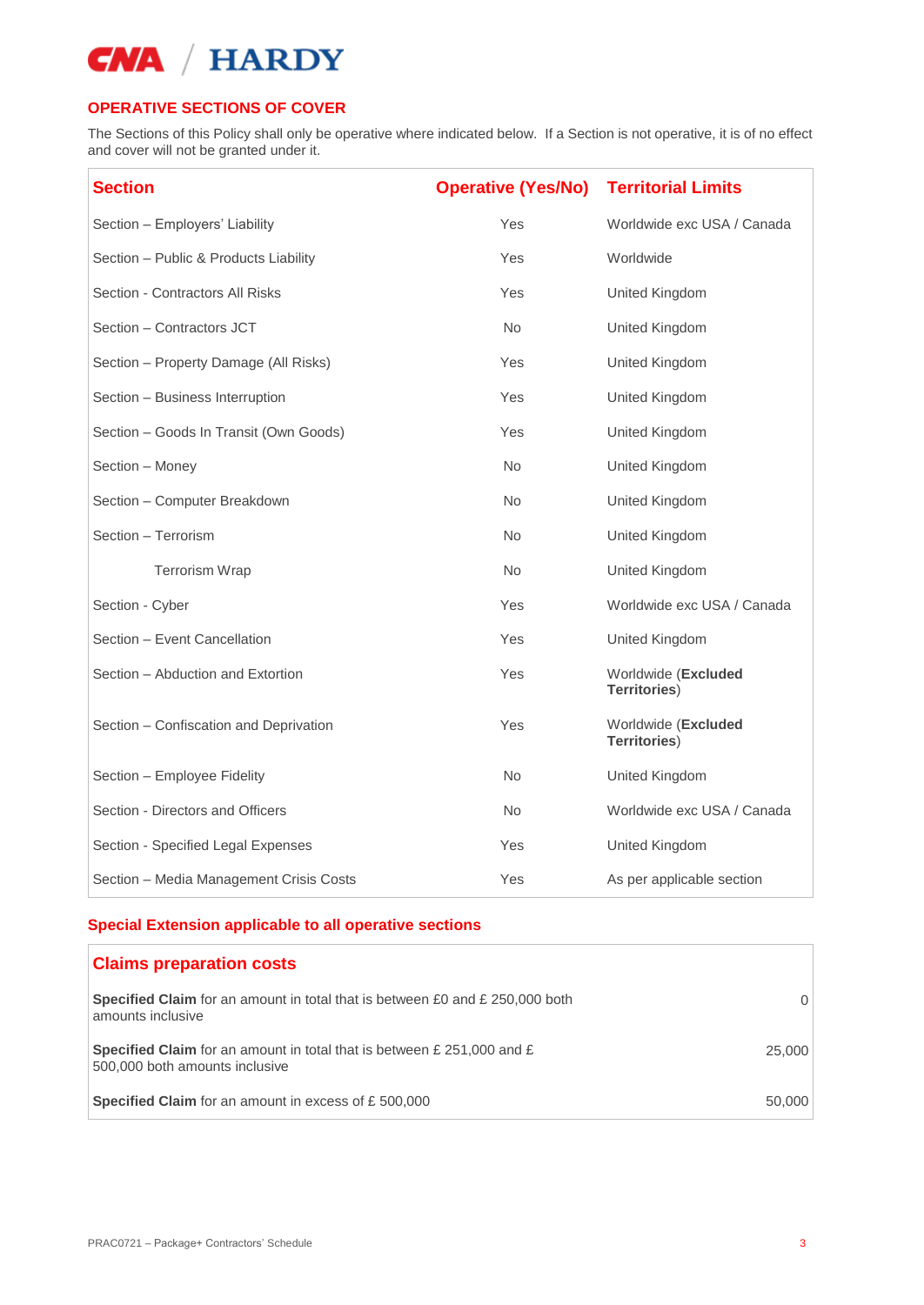

| <b>SECTION - EMPLOYERS' LIABILITY</b> | <b>Limit of Liability</b> |                                                    |
|---------------------------------------|---------------------------|----------------------------------------------------|
| <b>Employers' Liability</b>           | 10.000.000                | any one Occurrence                                 |
| Including Sub-Limits of Liability     |                           |                                                    |
| Corporate Manslaughter                | 1,000,000                 | any one Prosecution and<br>in the Annual Aggregate |
| <b>Statutory Defence Costs</b>        | 1,000,000                 | any one Prosecution and<br>in the Annual Aggregate |
| Section 100% Deposit Premium          | 19.232.25                 |                                                    |
| Section100% Minimum Premium           | 19,232.25                 |                                                    |

| <b>SECTION - PUBLIC AND PRODUCTS</b><br><b>LIABILITY</b>                                                                       | <b>Limit of Liability</b> |                                                                                                   |
|--------------------------------------------------------------------------------------------------------------------------------|---------------------------|---------------------------------------------------------------------------------------------------|
| Maximum limit of Liability Any One Occurrence for all<br>claims other than arising out of Products or Pollution                | 10,000,000                | any one <b>Occurrence</b>                                                                         |
| Maximum limit of Liability Any One Occurrence and<br>in the Annual Aggregate for all claims arising out of<br><b>Products</b>  | 10,000,000                | any one Occurrence and<br>20,000,000 in the Aggregate                                             |
| Maximum limit of Liability Any One Occurrence and<br>in the Annual Aggregate for all claims arising out of<br><b>Pollution</b> | 10,000,000                | any one Occurrence and in<br>the Aggregate                                                        |
| Including Sub-Limits of Liability                                                                                              |                           |                                                                                                   |
| Asbestos Accidental Discovery                                                                                                  | 1,000,000                 | any one Claim and in the<br>Annual Aggregate inclusive<br>of Defence Costs and<br><b>Expenses</b> |
| <b>Financial Loss</b>                                                                                                          | 250,000                   | any one Claim and in the<br>Annual Aggregate inclusive<br>of Defence Costs and<br><b>Expenses</b> |
| Pollution clean-up costs                                                                                                       | 1,000,000                 | any one Occurrence and in<br>the Annual Aggregate<br>inclusive of Defence Costs<br>and Expenses   |
| Corporate Manslaughter                                                                                                         | 1,000,000                 | any one Prosecution and in<br>the Annual Aggregate                                                |
| <b>Statutory Defence Costs</b>                                                                                                 | 1,000,000                 | any one Prosecution and in<br>the Annual Aggregate                                                |
| Legionella                                                                                                                     | 1,000,000                 | any one Occurrence and in<br>the Annual Aggregate<br>inclusive of Defence Costs<br>and Expenses   |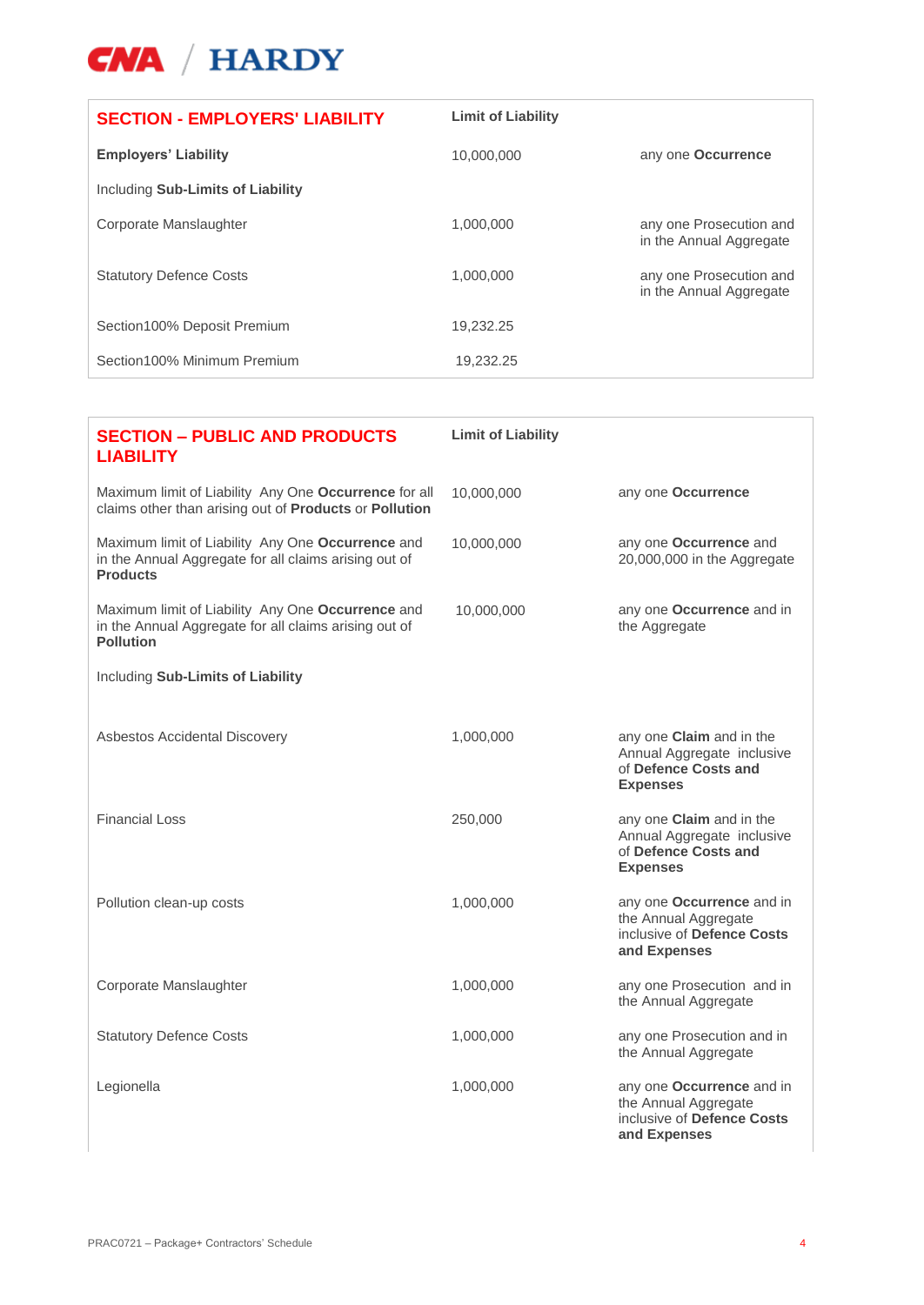

| <b>Combined single limit for the Public, Products and</b><br>Pollution liability sections | 10,000,000                   | any one insured event except<br>for Section - Products liability<br>which is twice the <b>Combined</b><br><b>Single Limit</b> |
|-------------------------------------------------------------------------------------------|------------------------------|-------------------------------------------------------------------------------------------------------------------------------|
| Asbestos Accidental Discovery Retroactive Date                                            | 8 <sup>th</sup> January 2018 |                                                                                                                               |
| Financial Loss Retroactive Date                                                           | 8 <sup>th</sup> January 2018 |                                                                                                                               |
| Section100% Deposit Premium                                                               | 10.831                       |                                                                                                                               |
| Section100% Minimum Premium                                                               | 10,831                       |                                                                                                                               |

## **Conditions Applicable to 'Public and Products Liability'**

| <b>Conditions</b>                         | <b>Operative (Yes/No)</b>                     |
|-------------------------------------------|-----------------------------------------------|
| Application of Heat away from Premises    | Yes                                           |
| <b>Underground Services</b>               | Yes                                           |
| Bona Fide Sub-Contractors Insurance Check | Yes - to a limit of indemnity of<br>2,000,000 |
| Inadvertent Failure                       | Yes                                           |

 $\overline{1}$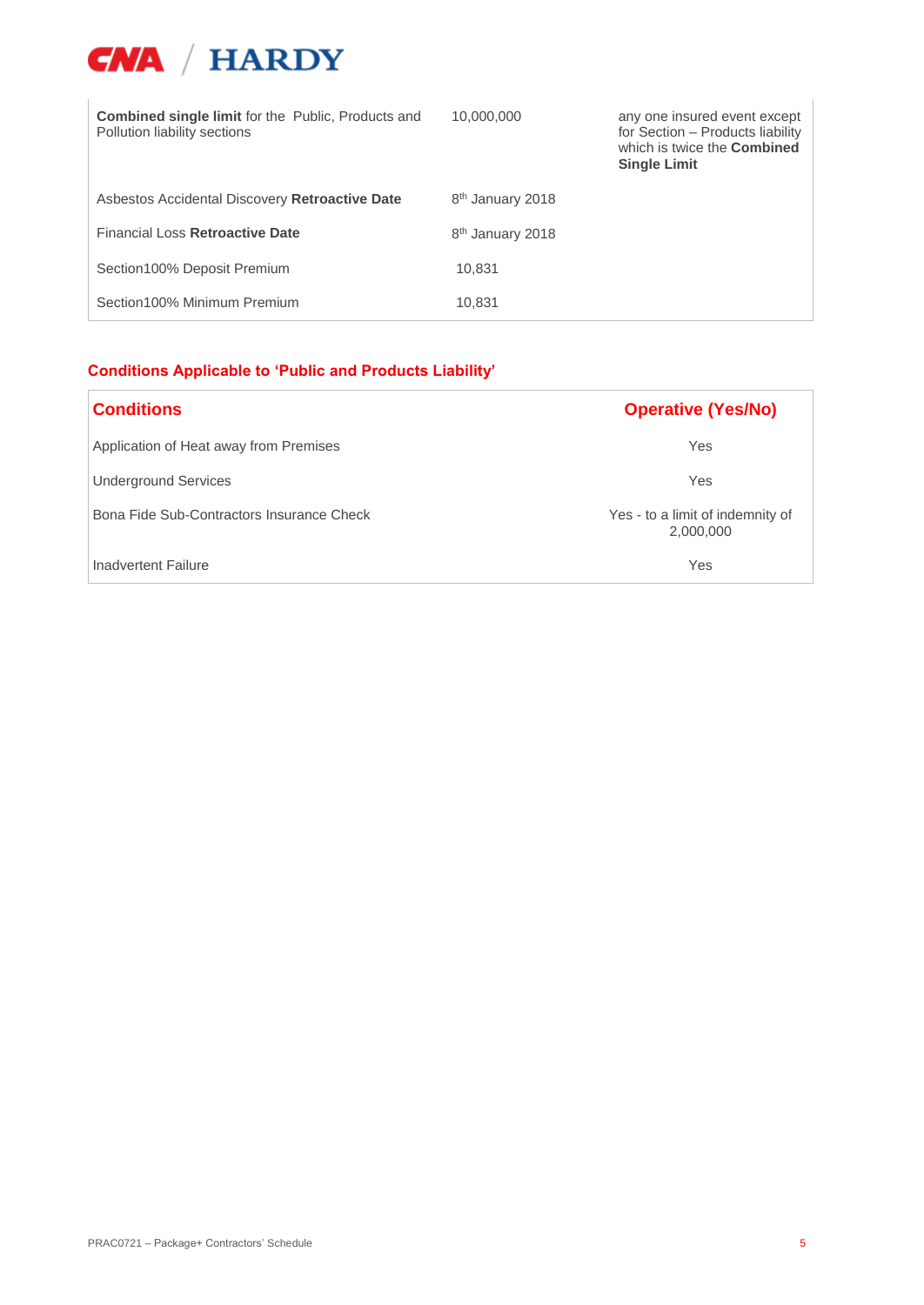| <b>SECTION - CONTRACTORS ALL RISKS</b>                                | <b>Limit of Liability</b>                                                             |                              |
|-----------------------------------------------------------------------|---------------------------------------------------------------------------------------|------------------------------|
| <b>Contract Works</b>                                                 | 1,000,000                                                                             | any one<br><b>Occurrence</b> |
| Maximum Contract Period                                               | 3 months                                                                              |                              |
| Including sub-limits of liability                                     |                                                                                       |                              |
| Maximum Sum Insured for all claims arising from any one<br>Occurrence | 1,000,000                                                                             |                              |
| Sum Insured for Personal Effects                                      | NIL per employee                                                                      |                              |
| Sum Insured for Additional Construction Costs                         | 10% of the original Contract Price or<br>100,000 whichever is the lesser              |                              |
| Sum Insured for Debris Removal                                        | 10% of the Maximum Sum Insured for this<br>Section or 25,000 whichever is the greater |                              |
| Sum Insured for Expediting Expenses                                   | The lesser of 25% of the <b>Contract Price</b><br>and 100,000                         |                              |
| Sum Insured for Fly Tipping                                           | 5,000                                                                                 |                              |
| Sum Insured for Public Authorities                                    | 10% of the Maximum Sum Insured for this<br>Section                                    |                              |
| Sum Insured for Professional Fees                                     | 15% of the Maximum Sum Insured for this<br>Section                                    |                              |
| Sum Insured for Own Plant                                             | Nil                                                                                   |                              |
| Sum Insured for Temporary Buildings                                   | Nil                                                                                   |                              |
| Maximum Value Any One Item for Own Plant                              | Nil                                                                                   |                              |
| Maximum Value Any One Item for Plant Hired                            | 50,000                                                                                |                              |
| Sum Insured for Incidental Hiring of Plant                            | 50,000                                                                                |                              |
| Sum Insured for Own Hire Costs                                        | 25,000                                                                                |                              |
| Sum Insured for Free Loan Plant Hired                                 | Own Plant Maximum Value any one item<br>Limit                                         |                              |
| Sum Insured for Plant Hired- Negligent Breakdown and Hire<br>Charges  | 50,000                                                                                |                              |
| Sum Insured for Show Houses, Flats and Offices                        | 500,000                                                                               |                              |
| Sum Insured for the contents of Show Houses, Flats and Offices        | 50,000                                                                                |                              |
| Sum Insured for Replacement of Locks                                  | 500                                                                                   |                              |
| Sum Insured for Valuable Papers, Plans and Documents                  | The lesser of 1% of the Maximum Sum<br>Insured for this Section and 50,000            |                              |
| Sum Insured for Offsite Storage                                       | 250,000                                                                               |                              |
| Sum Insured Defective Design Value                                    | 10,000                                                                                |                              |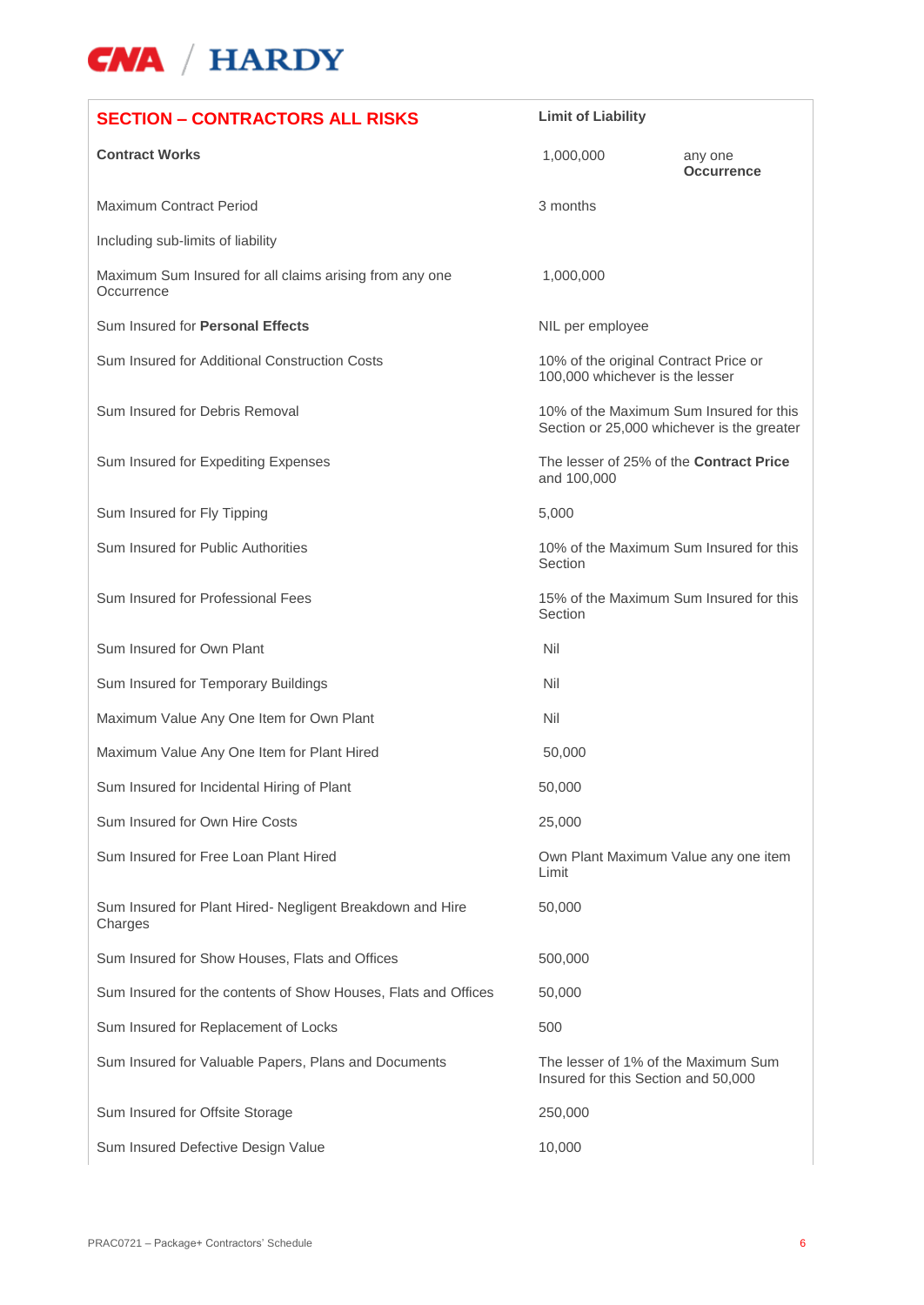

| Territorial limits:         | United Kingdom |
|-----------------------------|----------------|
| Section100% Deposit Premium | 3,606.25       |
| Section100% Minimum Premium | 3,606.25       |
|                             |                |

| <b>SECTION - CONTRACTORS JCT - Not</b><br><b>Operative</b> | <b>Limit of Liability</b> |                                                   |
|------------------------------------------------------------|---------------------------|---------------------------------------------------|
| Contractors JCT                                            | <b>NIL</b>                | any One Occurrence and in the<br>Annual Aggregate |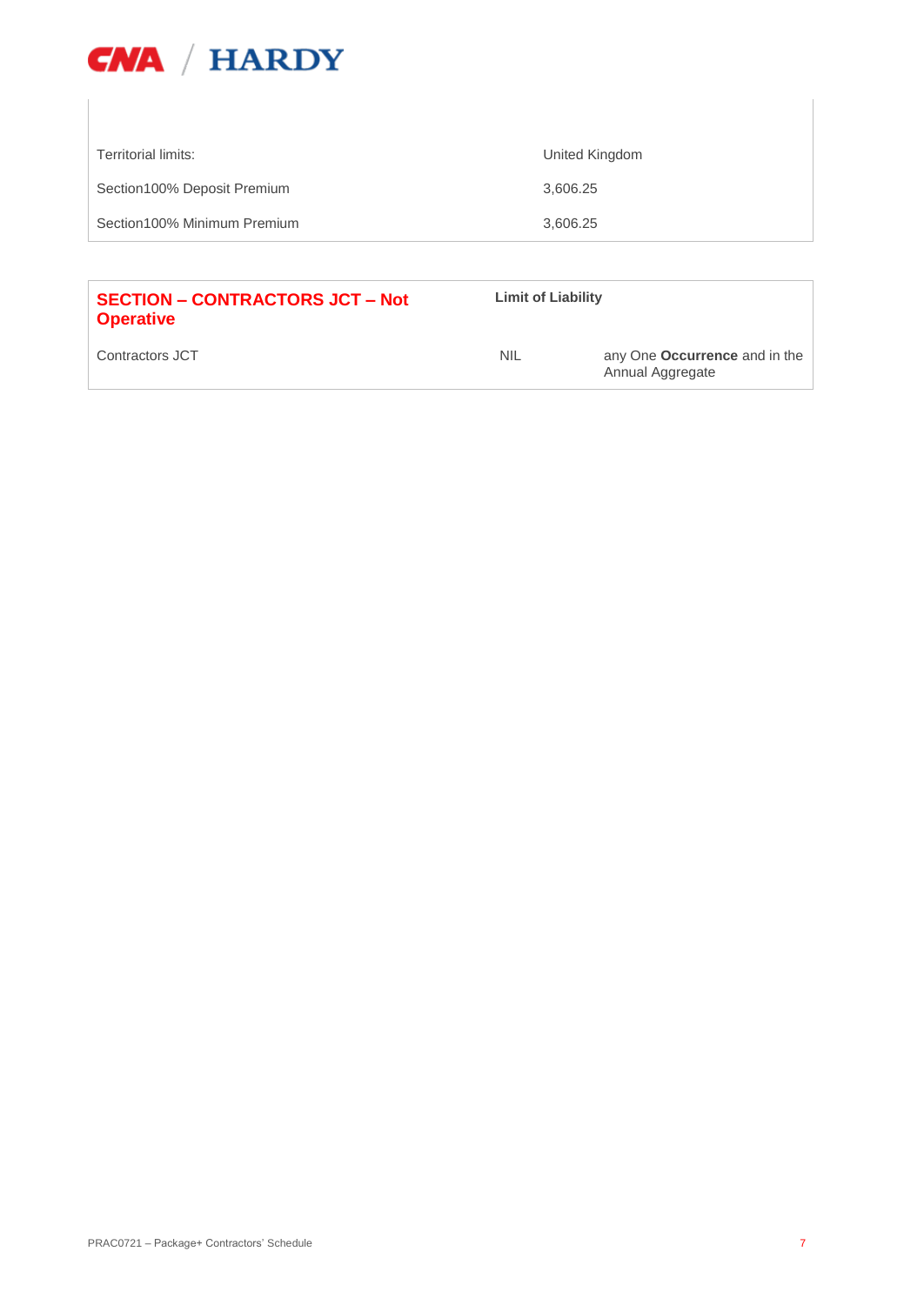

|          |                                       | <b>SECTION - PROPERTY DAMAGE (ALL RISKS) -</b>                                   |                       |                    |
|----------|---------------------------------------|----------------------------------------------------------------------------------|-----------------------|--------------------|
| Location | <b>Description</b>                    | <b>Property Insured "R"</b>                                                      | <b>Declared Value</b> | <b>Sum Insured</b> |
|          |                                       | <b>Buildings</b>                                                                 |                       |                    |
|          | 15 & 17 Gordon                        | Day one condition operative (Y/N)                                                |                       |                    |
|          | Road, Portslade,<br>Brighton, Sussex, | Percentage uplift %                                                              |                       |                    |
|          | <b>BN41 1GL</b>                       | <b>Contents</b>                                                                  | ® 150,000             | 172,500            |
|          | Day one condition operative (Y)       |                                                                                  |                       |                    |
|          | Percentage uplift 15%                 |                                                                                  |                       |                    |
|          | <b>Stock</b>                          |                                                                                  | 200,000               |                    |
|          |                                       | <b>Tenants Improvements</b>                                                      | ®400,000              | 460,000            |
|          |                                       | <b>Computer Equipment</b>                                                        | ®50,000               | 57,500             |
|          |                                       | <b>Contents &amp; Stock - Situate Unit 4</b>                                     | Contents $@$ 50,000   | 57,500             |
|          |                                       | Eastleigh Works, Campbell Road,<br><b>Eastleigh</b>                              | <b>Stock</b>          | 50,000             |
|          |                                       | Miscellaneous - Laptops, mobile<br>phones and machinery-Anywhere<br>in the World |                       | 40,000             |

| <b>Location</b> | <b>Description</b>                                                                                                                           | <b>Property Insured "R"</b>       | <b>Declared Value</b> | <b>Sum Insured</b> |
|-----------------|----------------------------------------------------------------------------------------------------------------------------------------------|-----------------------------------|-----------------------|--------------------|
|                 | All Port Cruise<br><b>Services</b><br><b>Hialeah Facility</b><br>1050 East 9th St<br>Hialeah Florida<br>33010<br>United States of<br>America | <b>Buildings</b>                  |                       |                    |
|                 |                                                                                                                                              | Day one condition operative (Y/N) |                       |                    |
| 2               |                                                                                                                                              | Percentage uplift %               |                       |                    |
|                 |                                                                                                                                              | <b>Contents</b>                   | @50,000               | 57,500             |
|                 |                                                                                                                                              | Day one condition operative (Y)   |                       |                    |
|                 |                                                                                                                                              | Percentage uplift 15%             |                       |                    |
|                 |                                                                                                                                              | <b>Stock</b>                      |                       |                    |
|                 |                                                                                                                                              | <b>Rent Payable</b>               |                       |                    |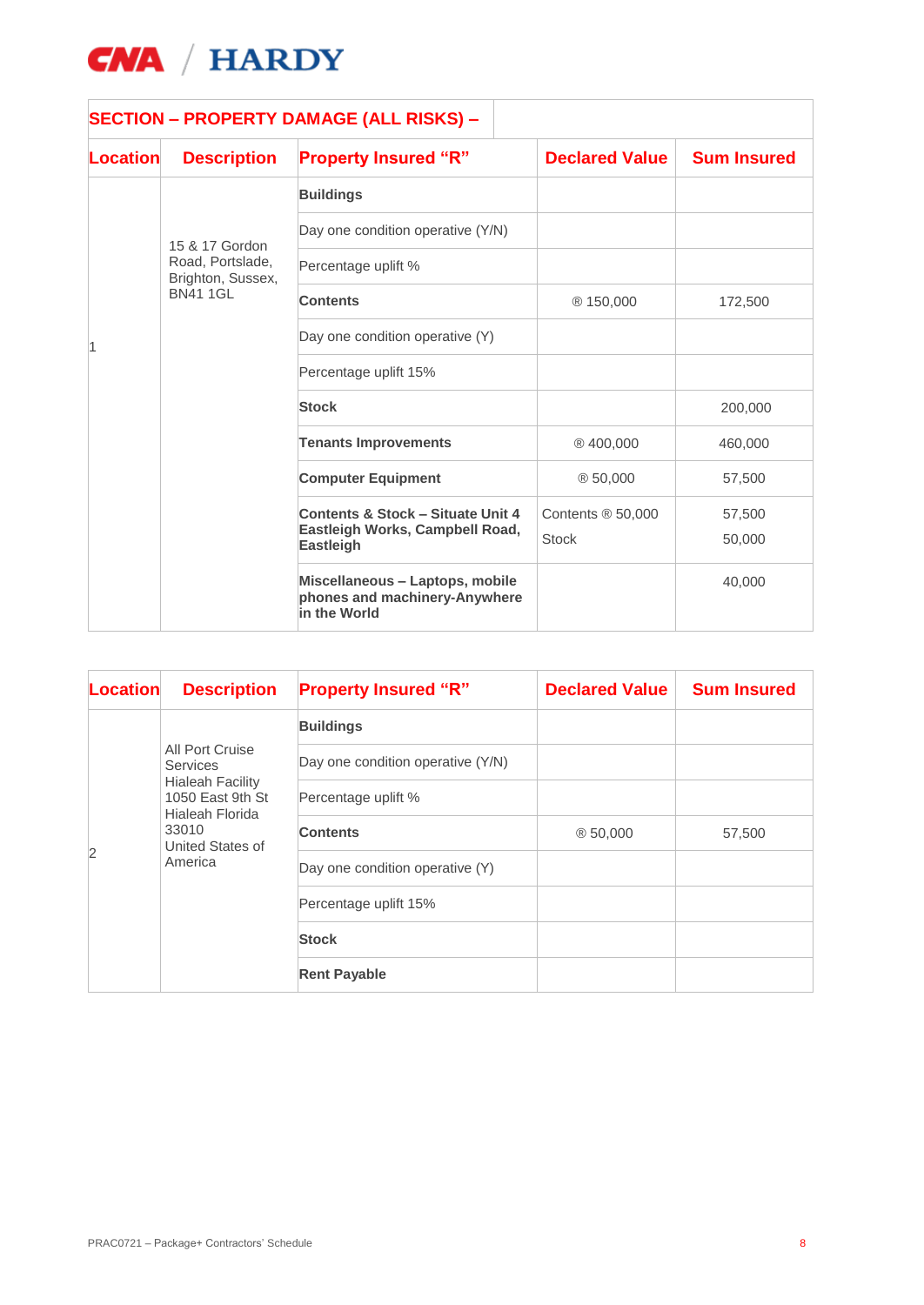| <b>Extensions</b>                                                  | Sub-Limit                                                                                    |                                            |
|--------------------------------------------------------------------|----------------------------------------------------------------------------------------------|--------------------------------------------|
| Arson, theft and criminal acts reward costs                        | 50,000                                                                                       | any one Occurrence                         |
| Contents - computer records                                        | 250,000                                                                                      | any one Occurrence                         |
| Business trips - baggage                                           | 2,500 per person<br>10,000 per event<br>50,000 in the aggregate                              | any one Occurrence<br>and in the aggregate |
| Capital additions, alterations and improvements                    | 1,000,000 or 10% of the<br>total Sum Insured in the<br>aggregate, whichever is the<br>lesser | any one premises                           |
| Debris removal                                                     | <b>Full Limit</b>                                                                            | any one Occurrence                         |
| Deterioration of stock                                             | 5,000 but 25,000 in the<br>aggregate                                                         | any one Occurrence                         |
| Drain clearance                                                    | Full Limit                                                                                   | any one Occurrence                         |
| European Union and public authorities                              | 1,000,000                                                                                    | any one Occurrence                         |
| Exhibition and trade shows                                         | 100,000                                                                                      | any one Occurrence<br>and in the aggregate |
| <b>Expediting costs</b>                                            | 250,000                                                                                      | any one Occurrence                         |
| Fire Brigade / Emergency Services damage                           | 100,000                                                                                      | any one Occurrence                         |
| Firefighting expenses                                              | 100,000                                                                                      | any one Occurrence                         |
| Fixed glass                                                        |                                                                                              |                                            |
| Plain glass                                                        | 50,000                                                                                       | any one Occurrence                         |
| Special / decorative glass                                         | 10,000                                                                                       | any one Occurrence                         |
| Fly tipping                                                        | 5,000                                                                                        | any one Occurrence                         |
| Incompatibility of Computer Records                                | 50,000                                                                                       | any one Occurrence<br>and in the Aggregate |
| Inadvertent omission to insure                                     | 2,000,000                                                                                    | any one Occurrence<br>and in the aggregate |
| Leased premises difference in conditions / difference in<br>limits | 250,000                                                                                      | any one Occurrence                         |
| Loss of metered utilities                                          | 25,000 but 50,000 in the<br>aggregate                                                        | any one Occurrence                         |
| Loss prevention                                                    | 100,000 or 10% of the total<br>Sum Insured in the<br>aggregate, whichever is the<br>lesser   | any one Occurrence                         |
| Property at unspecified locations                                  | 250,000                                                                                      | any one Occurrence                         |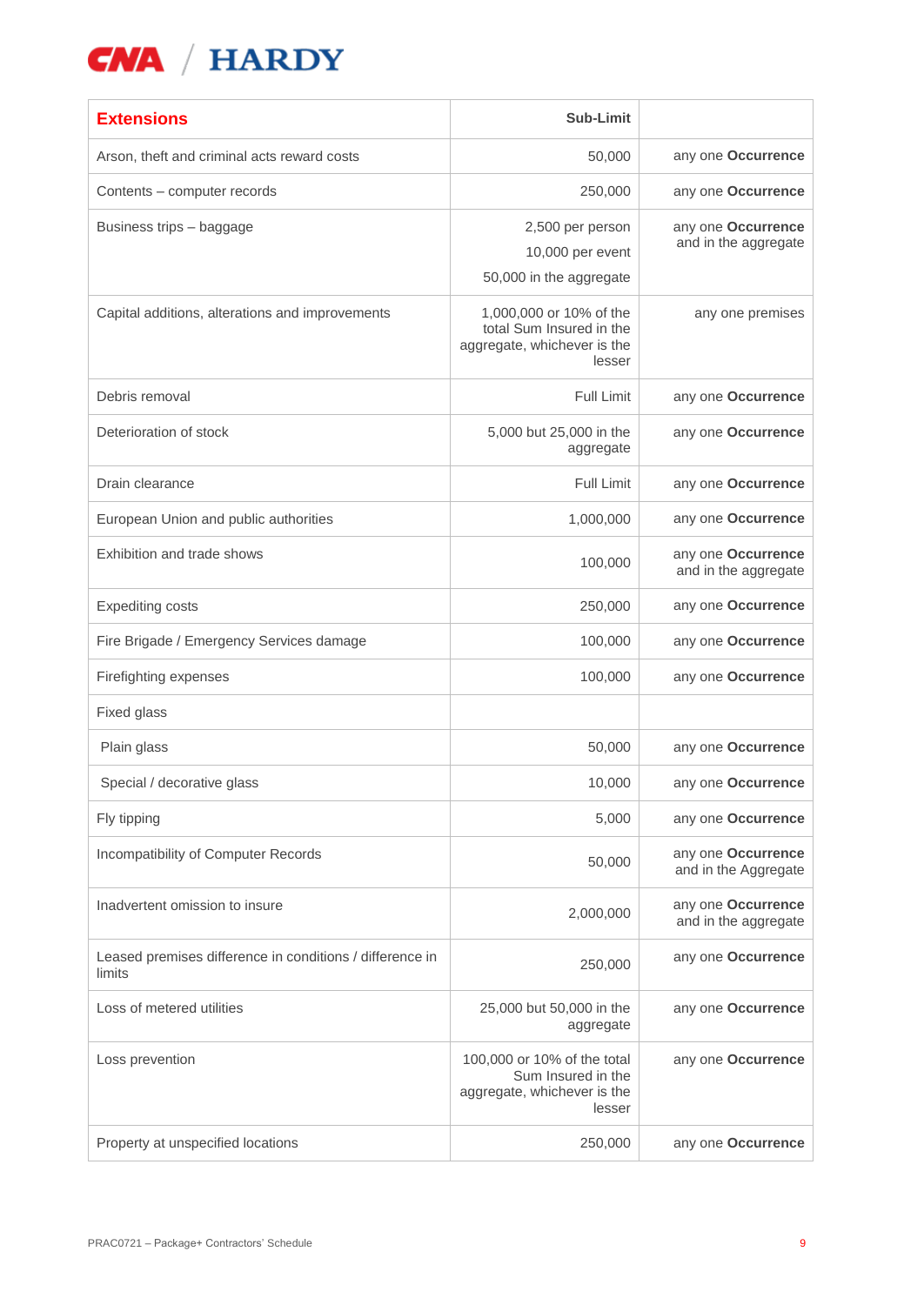| Replacement locks                                                             | 10,000                                                                                      | any one <b>Occurrence</b>                  |  |  |
|-------------------------------------------------------------------------------|---------------------------------------------------------------------------------------------|--------------------------------------------|--|--|
| Specified property (within the Territorial Limits)                            |                                                                                             |                                            |  |  |
| А.                                                                            |                                                                                             | any one Occurrence                         |  |  |
| <b>B.</b>                                                                     |                                                                                             | any one Occurrence                         |  |  |
| Temporary boarding up                                                         | 100,000                                                                                     | any one Occurrence                         |  |  |
| Temporary removal                                                             | 100,000 or 15% of the total<br>Sum Insured in the<br>aggregate, whichever is the<br>greater | any one Occurrence                         |  |  |
| Temporary removal of documents (subject to sub-limit<br>of £500 per document) | 50,000 or 15% of the total<br>Sum Insured in the<br>aggregate, whichever is the<br>greater  | any one Occurrence                         |  |  |
| Theft damage to buildings                                                     | 50,000                                                                                      | any one Occurrence                         |  |  |
| Trace and access                                                              | 100,000                                                                                     | any one Occurrence                         |  |  |
| Trees, shrubs, plants or lawns                                                | 25,000                                                                                      | any one Occurrence                         |  |  |
| Undamaged tenants improvements                                                | 100,000                                                                                     | any one Occurrence                         |  |  |
| Unspecified Works of Art                                                      | 25,000                                                                                      | any one Occurrence<br>and in the aggregate |  |  |

| <b>SECTION - BUSINESS INTERRUPTION -</b> |                                                                               |                                             |                                                     |                    |
|------------------------------------------|-------------------------------------------------------------------------------|---------------------------------------------|-----------------------------------------------------|--------------------|
| <b>Item</b>                              |                                                                               | <b>Description</b>                          | <b>Maximum</b><br><b>Indemnity</b><br><b>Period</b> | <b>Sum Insured</b> |
| l1                                       | 15 & 17 Gordon<br>Road, Portslade,<br>Brighton,<br>Sussex,<br><b>BN41 1GL</b> | <b>Gross Profit</b>                         |                                                     |                    |
|                                          |                                                                               | Declaration linked condition<br>(Operative) |                                                     |                    |
|                                          |                                                                               | Percentage uplift %                         |                                                     |                    |
|                                          |                                                                               | <b>Additional Expenditure</b>               | 12                                                  | 250,000            |
|                                          |                                                                               | <b>Outstanding Debit Balances</b>           |                                                     |                    |
|                                          |                                                                               | <b>Rent Receivable</b>                      |                                                     |                    |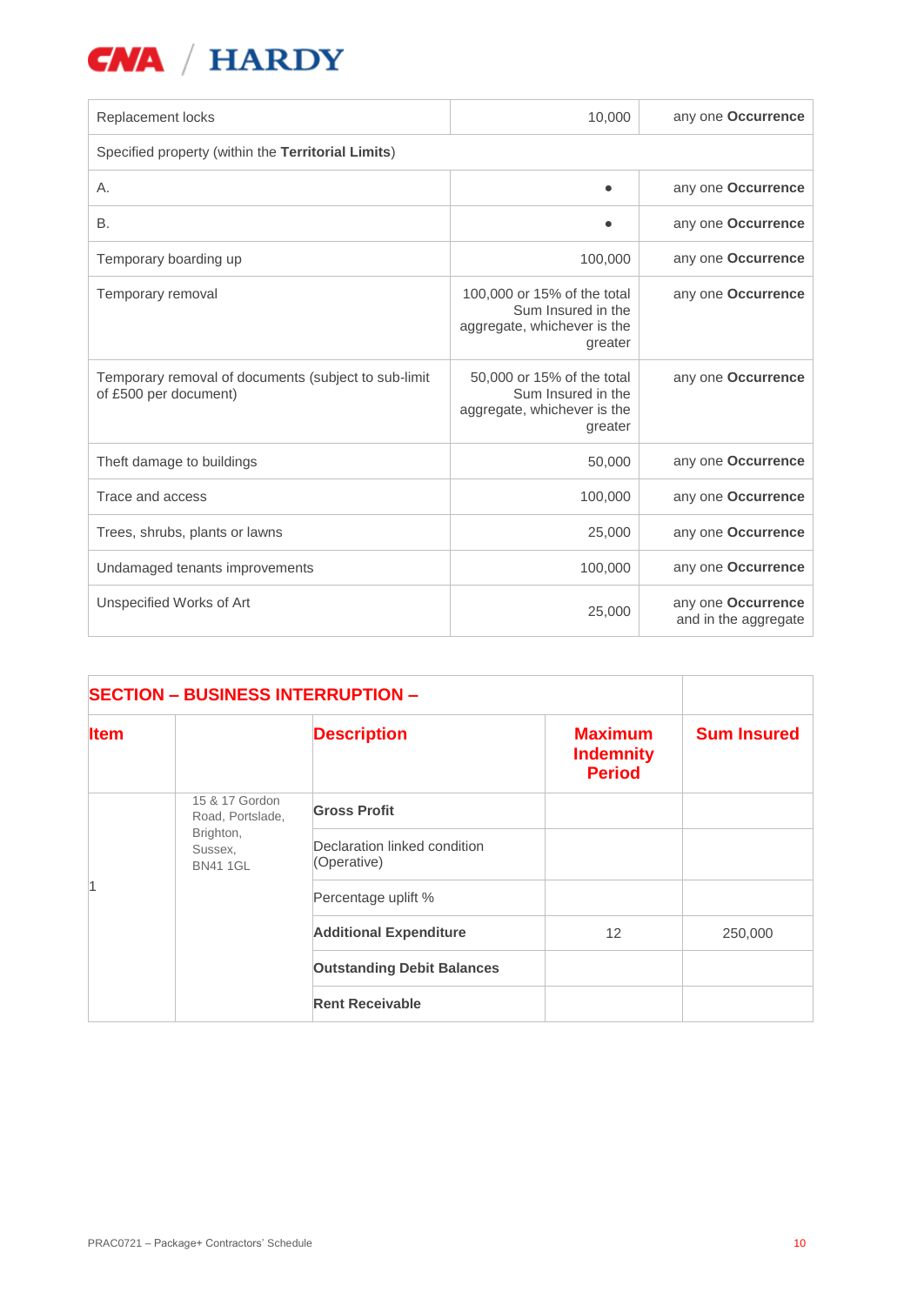

## **Extensions**

|                                                 | <b>Maximum indemnity</b><br>period | Sub-Limit                                                            |                                                   |
|-------------------------------------------------|------------------------------------|----------------------------------------------------------------------|---------------------------------------------------|
| Accountants fees                                | 12 months                          | 10,000                                                               | any one Occurrence and<br>in the aggregate        |
| Contractual penalties                           | 3 months                           | 10,000                                                               | any one Occurrence                                |
| Denial of access                                | 3 months                           | 250,000                                                              | any one Occurrence                                |
| Denial of access - non damage                   | 12 months                          | 250,000                                                              | any one Occurrence                                |
| Infestation, murder and defective<br>sanitation | 12 months                          | 1,000,000                                                            | any one Occurrence and<br>in the aggregate        |
| Interdependency                                 |                                    | 5,000,000<br>or the Sum<br><b>Insured</b><br>whichever<br>the lesser | any one Occurrence and<br>in the aggregate        |
| Loss of attraction                              | 3 months                           | 100,000                                                              | any one Occurrence and<br>in the aggregate        |
| Property stored                                 | 12 months                          | 100,000                                                              | any one Occurrence                                |
| Property in transit                             | 3 months                           | 10,000                                                               | any one Occurrence                                |
| Public utilities - providers' premises          | 12 months                          | 250,000                                                              | any one Occurrence                                |
| Public utilities - terminal ends                | 12 months                          | 1,000,000                                                            | any one Occurrence                                |
| Specified customers' premises                   | 12 months                          | $\mathbf 0$                                                          | any one Occurrence                                |
| Insert name and address(es)                     |                                    |                                                                      |                                                   |
| Unspecified customers' premises                 | 3 months                           | 250,000                                                              | any one Occurrence and<br>in the aggregate        |
| Specified suppliers' premises                   | 12 months                          | $\overline{0}$                                                       | any one Occurrence                                |
| Insert name and address(es)                     |                                    |                                                                      |                                                   |
| Unspecified suppliers' premises                 | 3 months                           | 250,000                                                              | any one <b>Occurrence</b> and<br>in the aggregate |

## **Conditions Applicable To "Section – Property Damage" and "Section – Business Interruption"**

| <b>Conditions</b>                                                                    | <b>Operative (Yes/No)</b> |
|--------------------------------------------------------------------------------------|---------------------------|
| Fire alarms                                                                          | No                        |
| Fire extinguishment – automatic sprinkler installations                              | N <sub>o</sub>            |
| Intruder alarm systems - applicable to "Section - Property" and "Section -<br>Money" | Yes                       |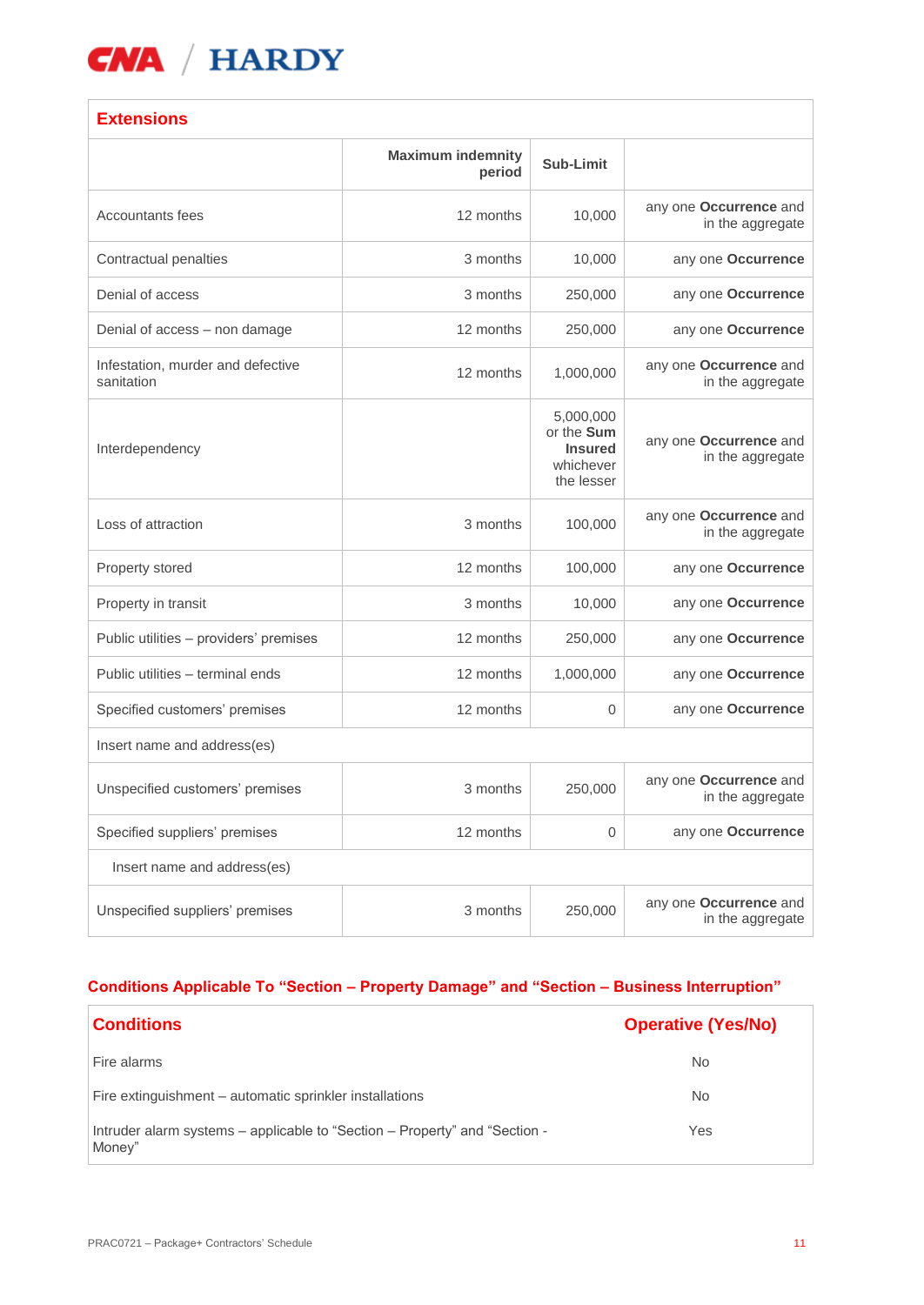

**Special Extension Applicable To "Section – Property Damage" and "Section – Business Interruption"**

|            | <b>Operative (Yes/No)</b> |
|------------|---------------------------|
| Subsidence | Yes                       |

| <b>SECTION - GOODS IN TRANSIT (OWN GOODS)</b>                                             |                    |                           |
|-------------------------------------------------------------------------------------------|--------------------|---------------------------|
|                                                                                           | <b>Sum Insured</b> |                           |
| Any one consignment by <b>Vehicle</b> (s) owned or operated by the<br><b>Insured</b>      | 6.000              | any one <b>Occurrence</b> |
| Any one postal package                                                                    | Nil                | any one <b>Occurrence</b> |
| Any one consignment by rail or <b>Vehicle</b> (s) not owned or<br>operated by the Insured | 6,000              | any one Occurrence        |
| <b>Extensions</b>                                                                         |                    |                           |
| Clothing and personal effects                                                             | Nil                | any one <b>Occurrence</b> |
| Tarpaulins sheets ropes                                                                   | Nil                | any one Occurrence        |
| Tools and travellers samples (Maximum £2,500 any one<br>Vehicle)                          | 212,500            | any one <b>Occurrence</b> |

| <b>SECTION - COMPUTER BREAKDOWN</b>         |                                    |                                                                              |
|---------------------------------------------|------------------------------------|------------------------------------------------------------------------------|
| <b>Property Insured</b>                     |                                    | <b>Sum Insured</b>                                                           |
| <b>Computer Equipment</b>                   |                                    | 250,000 reduced to<br>50,000 where no<br>maintenance contract<br>is in place |
|                                             | <b>Maximum indemnity</b><br>period | Sub-Limit                                                                    |
| Additional expenditure – prevention         | 3 months                           | 100,000                                                                      |
| Additional expenditure – recompiling data   | 3 months                           | 100,000                                                                      |
| Costs – incompatibility of computer records | 3 months                           | 50,000                                                                       |
| Additional rental                           | N/A                                | 50,000                                                                       |
| Gross revenue                               | 3 months                           | 250,000                                                                      |

## **SECTION – TERRORISM – Not Operative**

All property situated in England, Scotland and Wales as specified under the "Section – Property Damage", "Section – Business Interruption", "Section – Money", "Section - Good in Transit", "Section – Computer Breakdown" and Section - Contractors All Risks"

#### **Sum Insured**

Sums Insured are as detailed in"Section – Property Damage", "Section – Business Interruption", "Section – Money", "Section - Good in Transit", "Section – Computer Breakdown" and Section -Contractors All Risks"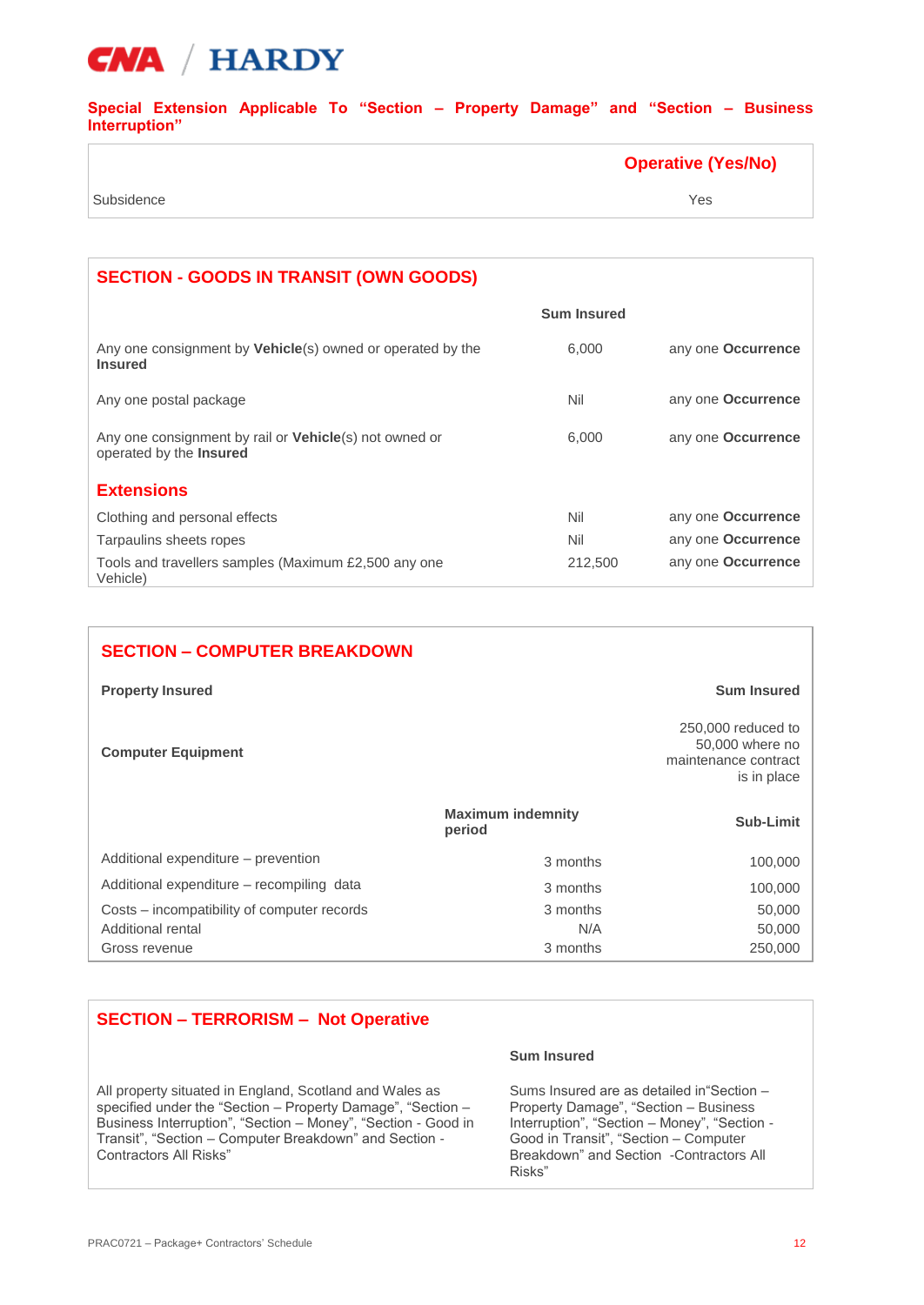

## **SECTION – CYBER**

**Maximum Policy Limit** being the maximum the **Insurer** will pay for all claims, losses and expenses during the **Policy Period** under this **Policy** for both Section - First Party Cyber, Technology And Communications Damage and Section – Third Party Cyber Liability, regardless of the number of claims or insuring coverages involved.

100,000

| <b>First Party Cyber, Technology And Communications Damage</b> |                    |                                                                                            |
|----------------------------------------------------------------|--------------------|--------------------------------------------------------------------------------------------|
| <b>Section Limits and Sub-limits</b>                           | <b>Sum Insured</b> |                                                                                            |
| Cyber Loss or Damage                                           | 100,000            | any one <b>Claim</b> in the<br>aggregate inclusive of<br><b>Defence costs and Expenses</b> |
| <b>Business Interruption and Extra Expense</b>                 | 100,000            | any one <b>Claim</b> in the<br>aggregate inclusive of<br><b>Defence costs and Expenses</b> |
| Telephone Hacking                                              | 5,000              | any one <b>Claim</b> in the<br>aggregate inclusive of<br><b>Defence costs and Expenses</b> |
| <b>Notification Expenses</b>                                   | 100,000            | any one <b>Claim</b> in the<br>aggregate inclusive of<br><b>Defence costs and Expenses</b> |

| <b>Third Party Cyber liability</b>   |                              |                                                                                        |
|--------------------------------------|------------------------------|----------------------------------------------------------------------------------------|
| <b>Section Limits and Sub-limits</b> | Limits of<br>Liability       |                                                                                        |
| Cyber Media liability                | 100,000                      | any one Claim in the<br>aggregate inclusive of<br>Defence costs and<br><b>Expenses</b> |
| Privacy liability                    | 100,000                      | any one Claim in the<br>aggregate inclusive of<br>Defence costs and<br><b>Expenses</b> |
| Breach of Confidentiality liability  | 100,000                      | any one Claim in the<br>aggregate inclusive of<br>Defence costs and<br><b>Expenses</b> |
| <b>Cyber Security liability</b>      | 100,000                      | any one Claim in the<br>aggregate inclusive of<br>Defence costs and<br><b>Expenses</b> |
| <b>Mitigation Costs</b>              | 10,000                       | Any one <b>Claim</b> in the<br>aggregate                                               |
| <b>Retroactive date</b>              | 8 <sup>th</sup> January 2018 |                                                                                        |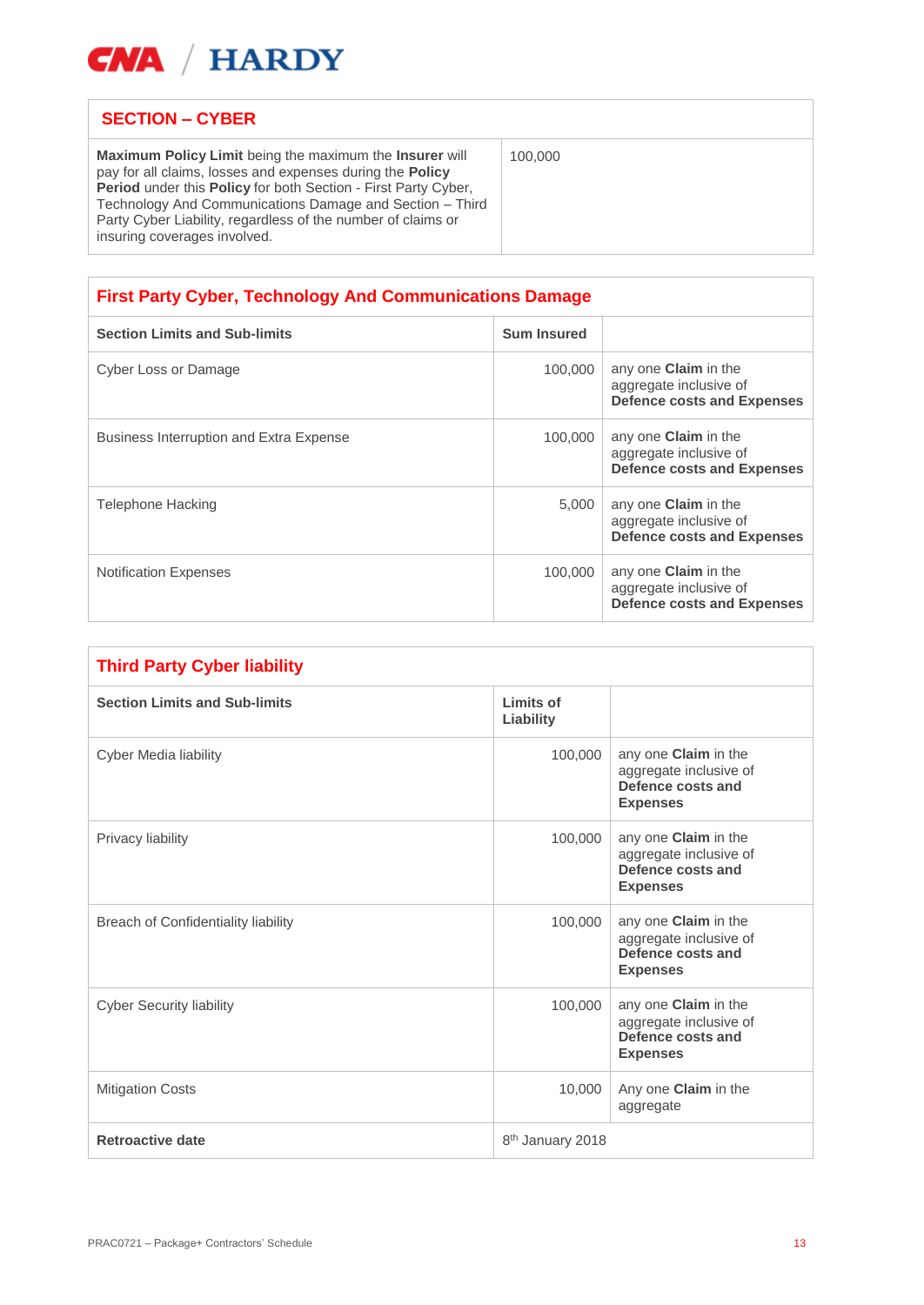

## **CNA Hardy Additional Services**

CNA Hardy has arranged an integrated data breach response service utilising leading providers for your benefit. This service provide a "one stop shop" for the full range of services required to manage, investigate, resolve, and recover from a data security breach. This includes CNA Hardy's service partners which include lawyers, cyber consultants, forensic consultants, credit monitoring providers and public relations consultants. For full details please refer to the CNA Hardy ReSecure brochure accompanying your policy document.

To request assistance under the CNA Hardy Insurance ReSecure service please:

| In the event of an emergency breach response need, please call<br>24/7: | 0203 060 6800      |
|-------------------------------------------------------------------------|--------------------|
| Non-Urgent communications can be emailed to:                            | resecure@rpc.co.uk |

| <b>SECTION - EVENT CANCELLATION</b> |                           |                        |
|-------------------------------------|---------------------------|------------------------|
|                                     | <b>Limit of Liability</b> |                        |
| <b>Event Cancellation</b>           | 25,000                    | any one Occurrence and |
|                                     |                           | in the aggregate       |

| <b>SECTION - ABDUCTION AND EXTORTION</b> |                           |                                                   |
|------------------------------------------|---------------------------|---------------------------------------------------|
|                                          | <b>Limit of Liability</b> |                                                   |
| Abduction and Extortion                  | 25.000                    | any one <b>Occurrence</b> and<br>in the aggregate |

| <b>SECTION - CONFISCATION AND DEPRIVATION</b> |                           |                                            |
|-----------------------------------------------|---------------------------|--------------------------------------------|
|                                               | <b>Limit of Liability</b> |                                            |
| Confiscation and Deprivation                  | 25,000                    | any one Occurrence and<br>in the aggregate |

| <b>SECTION - SPECIFIED LEGAL EXPENSES</b> |                           |                                            |
|-------------------------------------------|---------------------------|--------------------------------------------|
|                                           | <b>Limit of Liability</b> |                                            |
| Specified Legal Expenses                  | 50.000                    | any one Occurrence and<br>in the aggregate |

## **CNA Hardy legal Helpline**

The insurance provided by this Section is extended to include reasonable use and access (being no more than three calls per month of 30 (thirty) minutes in duration each) to a legal advice helpline provided by the Insurer's Selected Legal Adviser.

The Legal Advice Helpline is available during office hours Monday to Friday on: 020 70294295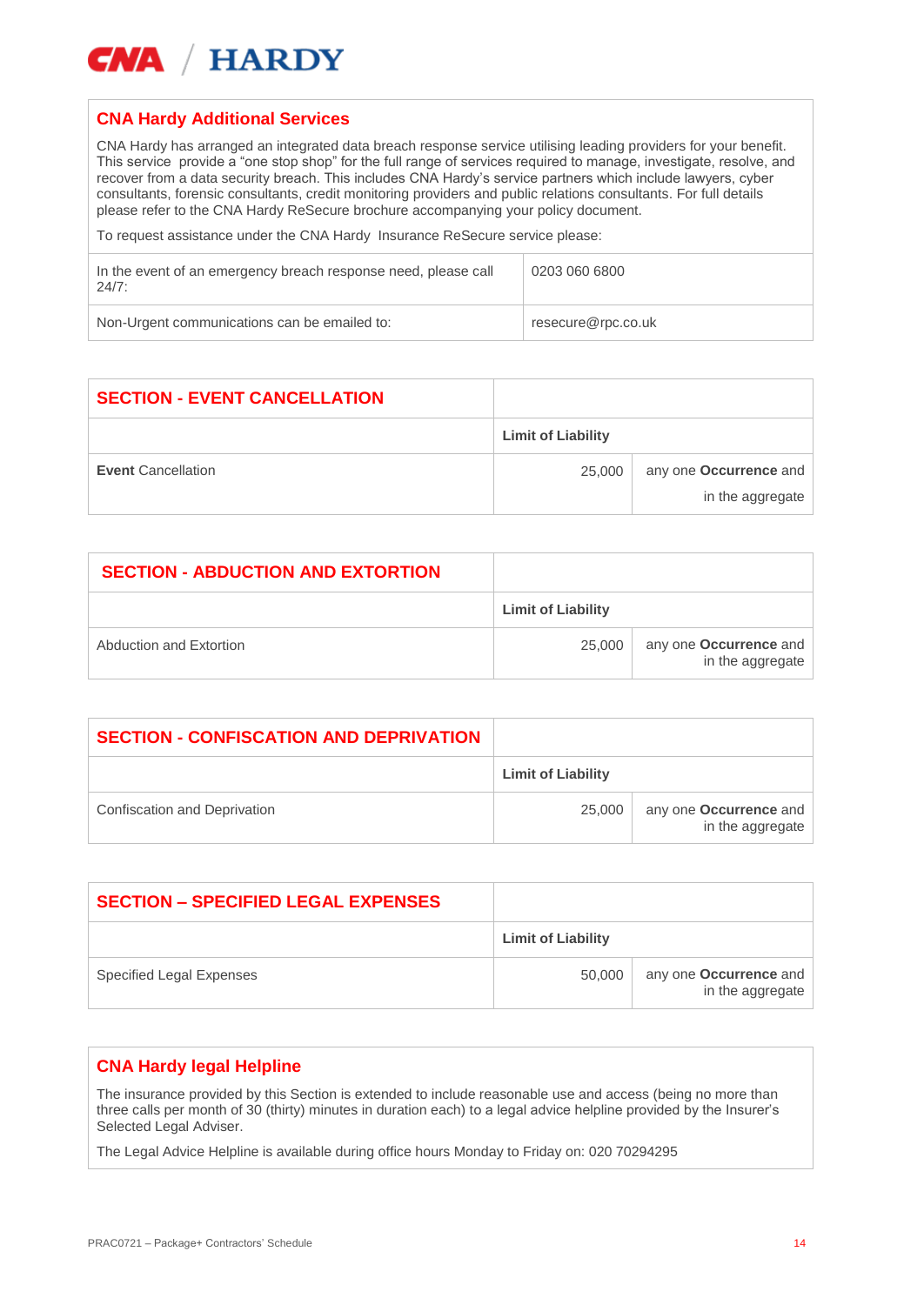The Legal Advice Helpline, provides general legal advice, without any fee for the call, on legal issues including:

- 1. Health & Safety Law
- 2. Employment Law
- 3. Product Liability\*
- 4. Commercial Contracts\*
- 5. Environmental Law\*
- 6. Insolvency and debt recovery\*
- 7. Business disputes\*
- 8. Jurisdictional Issues\*

\*Please note these areas are not covered for any claim under this Section, and as such any legal advice provided through the Legal Advice Helpline is purely for information purposes

No advice given through the Legal Advice Helpline shall be binding on the **Insurer** or this **Policy**, and no advice will be given in relation to any coverage issue relating to the application of this **Policy** or dispute with the **Insurer**.

| <b>SECTION – MEDIA MANAGEMENT CRISIS</b><br><b>COSTS</b> |                           |                                            |
|----------------------------------------------------------|---------------------------|--------------------------------------------|
|                                                          | <b>Limit of Liability</b> |                                            |
| Media management crisis costs                            | 50,000                    | any one Occurrence<br>and in the aggregate |

## **EXCESS OR DEDUCTIBLES**

Any applicable **Deductible**, **Excess** or **Time Excess** will apply in respect of any one occurrence unless otherwise stated

| <b>Section</b>                                                                  | <b>Excess or</b><br><b>Deductible</b> | <b>Amount</b>                               |                      |
|---------------------------------------------------------------------------------|---------------------------------------|---------------------------------------------|----------------------|
| <b>Employers' Liability</b>                                                     | <b>Excess</b>                         | <b>NIL</b>                                  |                      |
| <b>Public / Products Liability Bodily Injury</b>                                | <b>Excess</b>                         | $\Omega$                                    | any one Claim        |
| Public / Products Liability Damage to Property                                  | <b>Excess</b>                         | 1,000                                       | any one Claim        |
| Public / Products Liability Any<br>Heat/Underground Services or Water<br>Damage | <b>Excess</b>                         | 2,500                                       | any one Claim        |
| Public/Products Liability - Occurring in and<br>Exports to USA/Canada           | <b>Excess</b>                         | 5,000                                       | any one <b>Claim</b> |
| Public / Products Liability Asbestos<br><b>Accidental Discovery</b>             | <b>Excess</b>                         | 5,000                                       | any one Claim        |
| Public / Products Liability Financial Loss                                      | <b>Excess</b>                         | 5,000 or 10%<br>whichever is the<br>greater | any one Occurrence   |
| <b>Contractors All Risks</b>                                                    | <b>Excess</b>                         | 1,000                                       | any one <b>Claim</b> |
| Theft to/involving the Contract Works                                           | <b>Excess</b>                         | 1.000                                       | any one Claim        |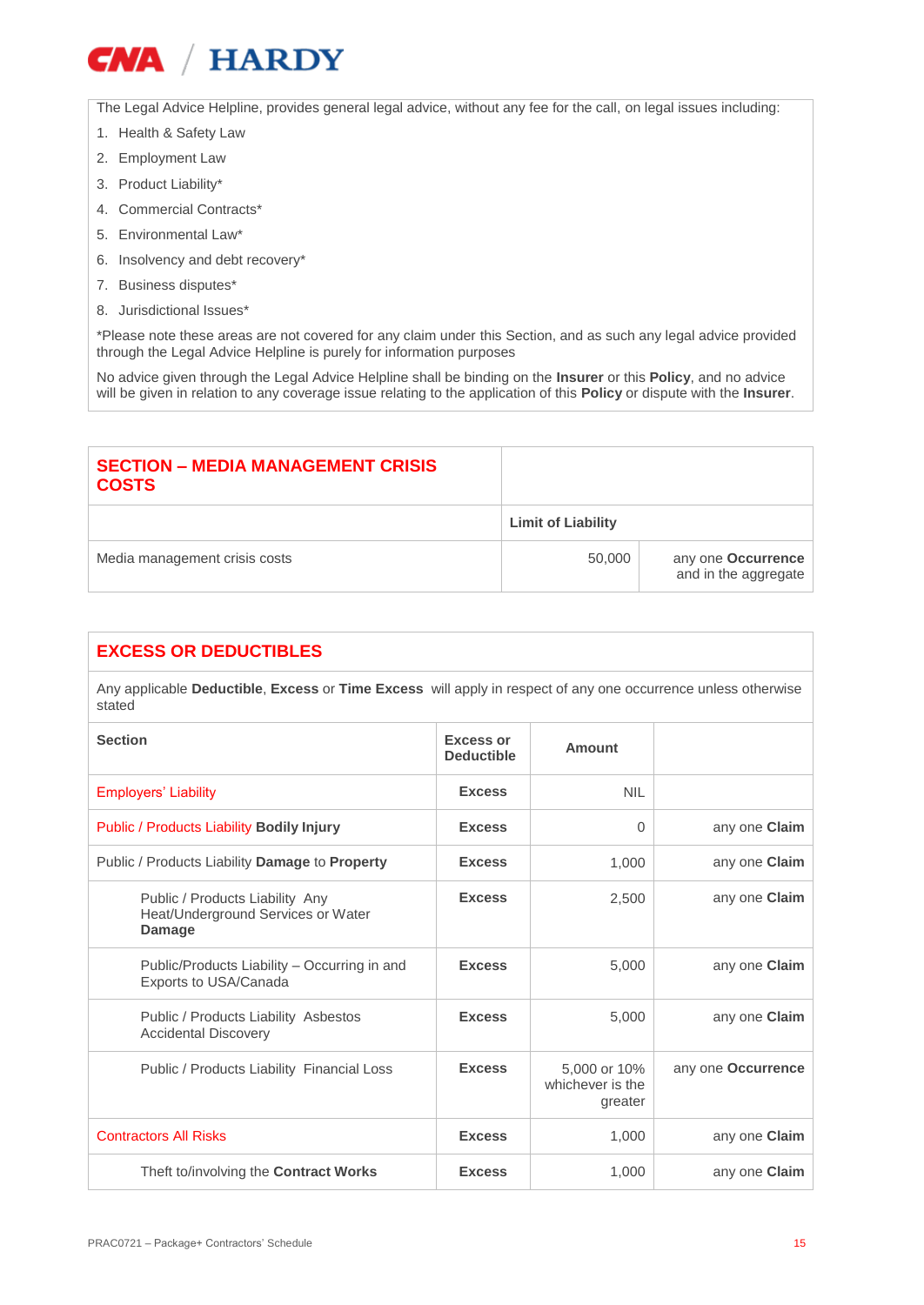| Malicious Damage to/involving the Contract<br><b>Works</b>        | <b>Excess</b>                | 1,000                                       | any one Claim      |
|-------------------------------------------------------------------|------------------------------|---------------------------------------------|--------------------|
| Fly Tipping at/involving/from the Contract<br><b>Works</b>        | <b>Excess</b>                | 500                                         | any one Claim      |
| for any other loss at/involving/from the<br><b>Contract Works</b> | <b>Excess</b>                | 1,000                                       | any one Claim      |
| Personal Effects and Replacement of Locks                         | <b>Excess</b>                | <b>NIL</b>                                  | any one Claim      |
| Property                                                          | <b>Deductible</b>            | 1,000                                       | any one Occurrence |
| Subsidence                                                        | <b>Deductible</b>            | 2,500                                       | any one Occurrence |
| Flood                                                             | <b>Deductible</b>            | 1,000                                       | any one Occurrence |
| Deterioration of stock                                            | <b>Time</b><br><b>Excess</b> | 30                                          | minutes            |
| Specified Items                                                   | <b>Deductible</b>            | 250                                         | any one Occurrence |
| <b>Business interruption</b>                                      | <b>Deductible</b>            | <b>NIL</b>                                  | any one Occurrence |
| Loss of attraction                                                | Time<br><b>Excess</b>        | 7                                           | days               |
| Public utilities - providers' premises                            | <b>Time</b><br><b>Excess</b> | 24                                          | hours              |
| Denial of access                                                  | <b>Time</b><br><b>Excess</b> | 6                                           | hours              |
| Denial of access - non damage                                     | <b>Time</b><br><b>Excess</b> | 12                                          | hours              |
| Public utilities - terminal ends                                  | <b>Time</b><br><b>Excess</b> | 12                                          | hours              |
| Goods in transit                                                  | <b>Deductible</b>            | 100                                         | any one Occurrence |
| Computer breakdown                                                | <b>Deductible</b>            | 1,000                                       | any one Occurrence |
|                                                                   | Time<br><b>Excess</b>        | 24                                          | hours              |
| <b>First Party Cyber, Technology And Communications</b><br>Damage | <b>Excess</b>                | 5,000 or 10%<br>whichever is the<br>greater | any one Occurrence |
| Business Interruption and Extra Expense                           | <b>Time</b><br><b>Excess</b> | 12                                          | hours              |
| <b>Third Party Cyber liability</b>                                | <b>Excess</b>                | 5,000 or 10%<br>whichever is the<br>greater | any one Occurrence |
| <b>Terrorism</b>                                                  | <b>Deductible</b>            | Not Insured                                 | any one Occurrence |
| <b>Event Cancellation</b>                                         | <b>Excess</b>                | 1,000                                       | any one Claim      |
|                                                                   |                              |                                             |                    |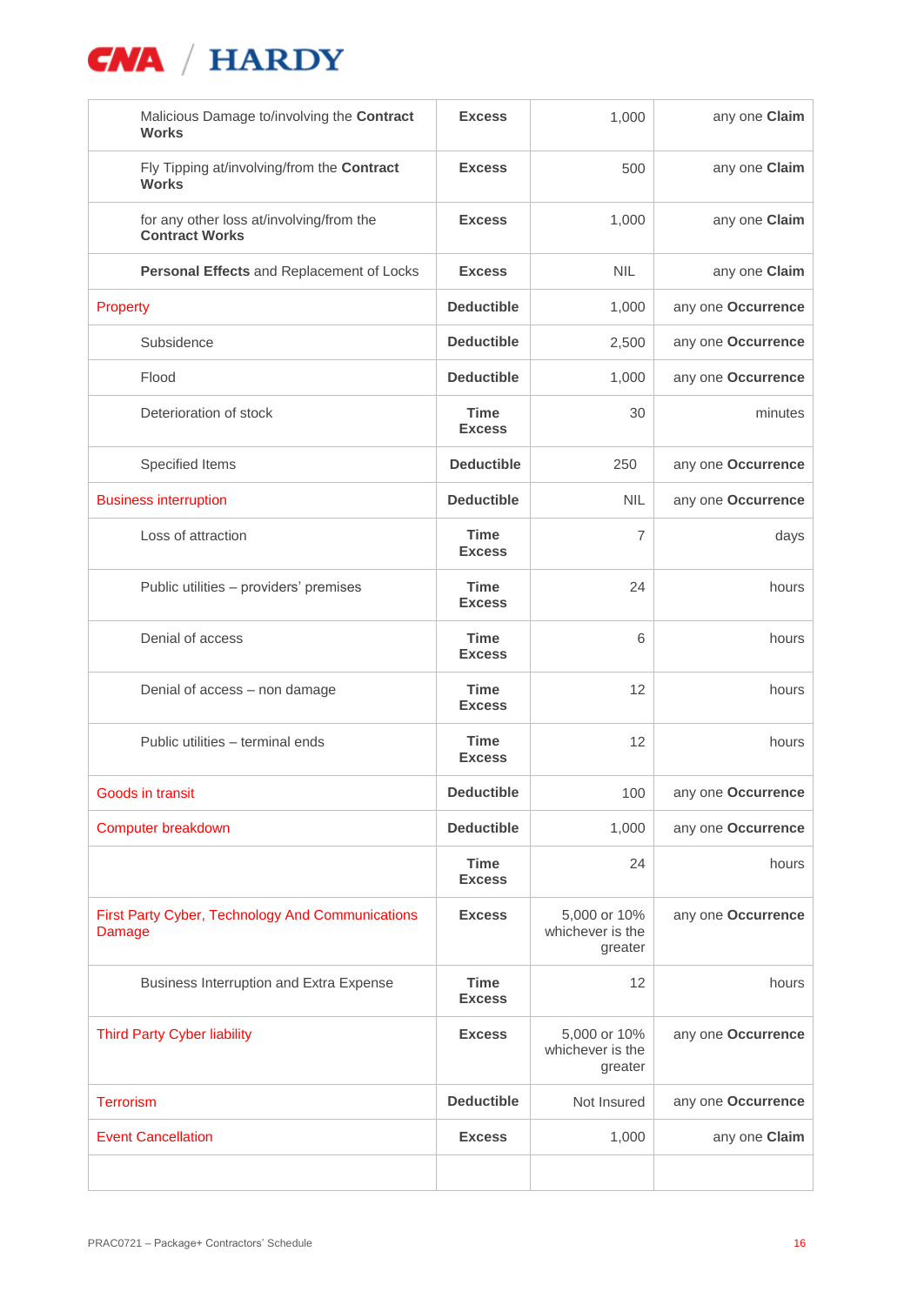

| <b>Abduction and Extortion</b>       | <b>Excess</b>     | 1.000                                                           | any one Claim                             |
|--------------------------------------|-------------------|-----------------------------------------------------------------|-------------------------------------------|
| <b>Confiscation and Deprivation</b>  | <b>Excess</b>     | 1,000                                                           | any one Claim                             |
| <b>Specified Legal Expenses</b>      | <b>Excess</b>     | 1.000                                                           | any one Claim                             |
|                                      | <b>Deductible</b> | $25%$ co-<br>insurance                                          | for the amount in<br>excess of GBP 10,000 |
| <b>Media Management Crisis Costs</b> | <b>Excess</b>     | $10\%$ co-<br>insurance or<br>2,500 whichever<br>is the greater | any one Occurrence                        |

| Til ON D<br>Jalil Rehman<br><b>Chief Executive Officer</b> | 18 <sup>th</sup> March 2022 |
|------------------------------------------------------------|-----------------------------|
| <b>Authorised Signatory of the Insurer</b>                 | <b>Date</b>                 |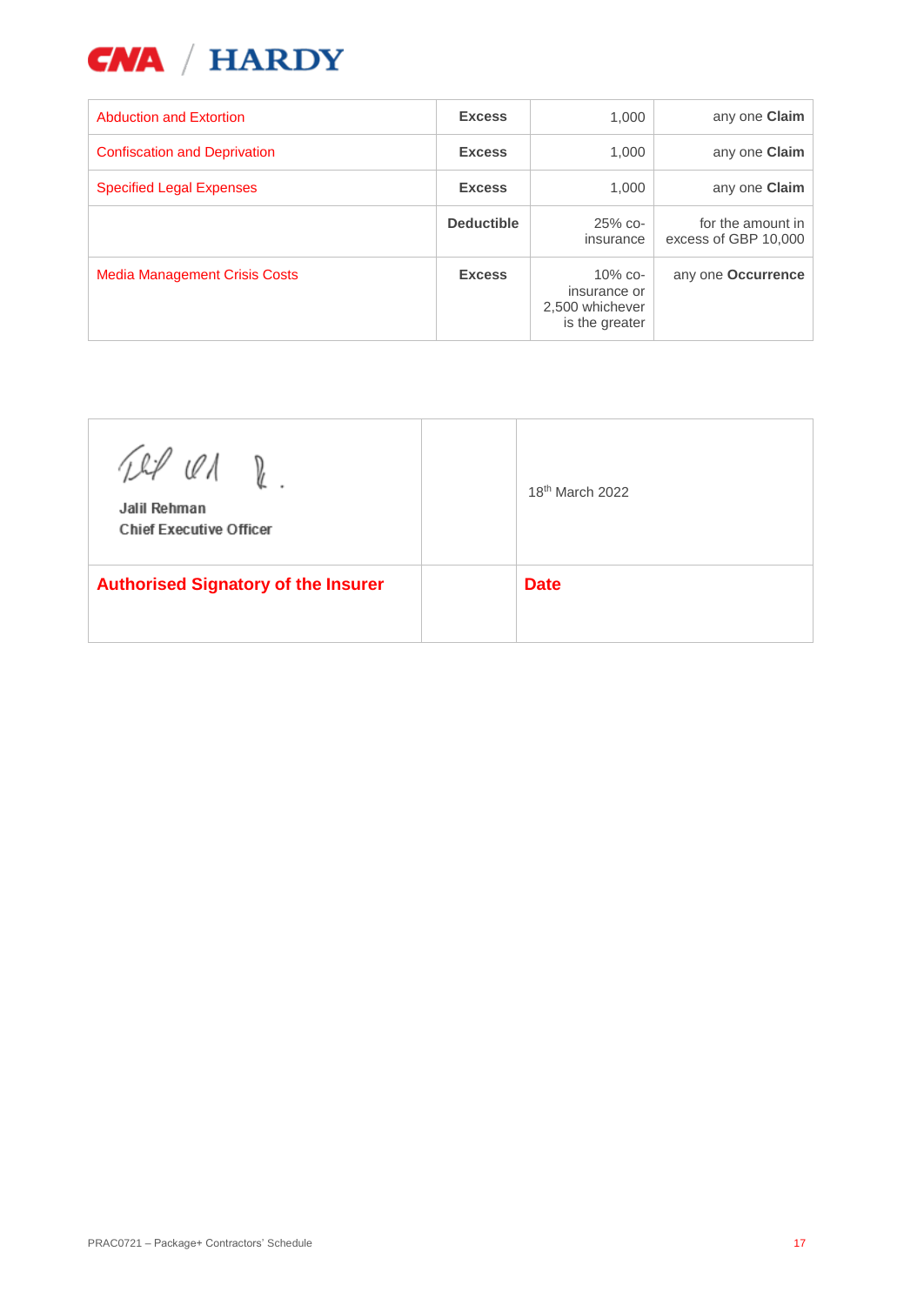

## **Appendix A – TAX ALLOCATIONS (APPLICABLE TO ALL SECTIONS)**

| <b>Item</b> | <b>Country</b> | <b>Premium</b> | Tax % | Tax amount |
|-------------|----------------|----------------|-------|------------|
|             | United Kingdom | 38,297         | 12    | 4,595.64   |
|             |                |                |       |            |

## **Appendix B – SCHEDULE OF INSURERS (APPLICABLE TO ALL SECTIONS)**

| <b>Item</b> | Name of Insurer                      | % Participation |
|-------------|--------------------------------------|-----------------|
|             | <b>CNA Insurance Company Limited</b> | 100             |

## **Appendix C – ENDORSEMENTS (APPLICABLE TO SECTIONS AS SPECIFIED)**

| <b>Endorsements Applicable</b> |                                                                             |                                        |
|--------------------------------|-----------------------------------------------------------------------------|----------------------------------------|
| <b>Endorsement No</b>          | Endorsement Title (for full text see Appendix at end of<br><b>Schedule)</b> | <b>Sections Applicable To:</b>         |
|                                | <b>Temporary Work Overseas</b>                                              | <b>Employers Liability</b>             |
| 2.                             | <b>Trade Exclusions</b>                                                     | <b>Public &amp; Products Liability</b> |
| 3.                             | N American Exports                                                          | <b>Public &amp; Products Liability</b> |
| 4.                             | Perils Restriction - USA                                                    | <b>Property Damage</b>                 |
| 5.                             | Cyber And Data (incorporating LMA5400)                                      | Policy                                 |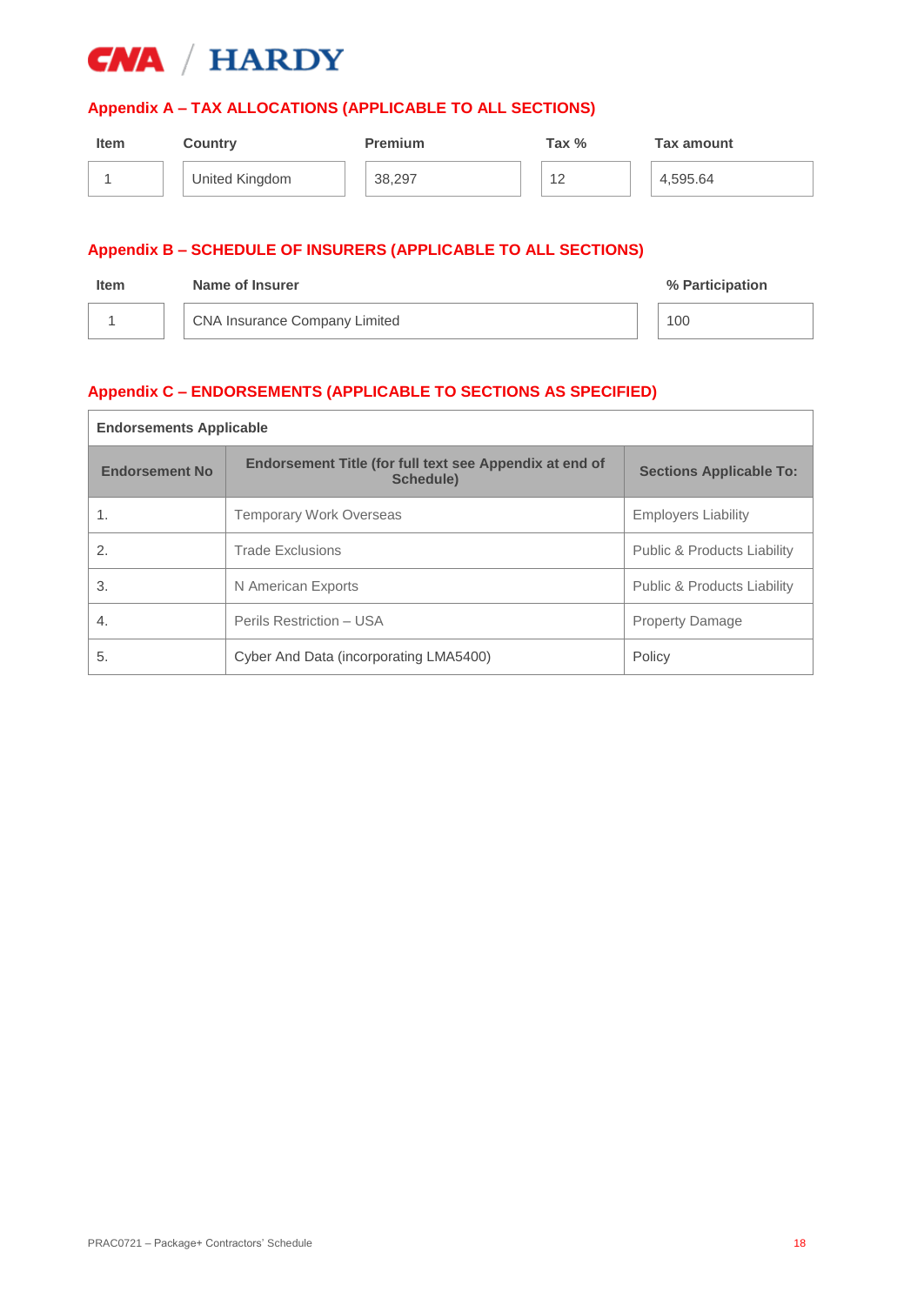

### **Endorsement**

| <b>Endorsement reference:</b> | <b>ZCAZZZ1217</b>              |
|-------------------------------|--------------------------------|
| <b>Endorsement title:</b>     | <b>Temporary Work Overseas</b> |
| <b>Endorsement type:</b>      | Inclusion                      |
| <b>Endorsement Number:</b>    | Endorsement No 1               |

The 'Employers' Liability Territorial Limits' part 2 is deleted and replaced with the following:

### **Employers' Liability Territorial Limits**

2. Elsewhere in the world for temporary visits arising out of the **Business** by **Directors** or **Employees** ordinarily resident in the **United Kingdom**.

## **Endorsement**

| <b>Endorsement reference:</b>            | ZCAAAH0515                   |
|------------------------------------------|------------------------------|
| Endorsement title:                       | <b>Trade Exclusions</b>      |
| <b>Endorsement type:</b>                 | Exclusion                    |
| <b>Endorsement Number:</b>               | 3                            |
| <b>Endorsement Effective Start Date:</b> | 8 <sup>th</sup> January 2019 |

In respect of the Public and Products Liability Section the 'Trade Exclusion' Clause is deleted and replaced with the following:

- a. work, at, in, on or upon:
	- i) aircraft, satellites, spacecraft or aero spatial devices or craft; and

ii) runways, ports or dock and/or ancillary areas to which aircraft, satellites, spacecraft or aero spatial devices and marine and ocean going vessels or craft have access.

#### b. work, at, in, on or upon:

i) blast furnaces, collieries, gas works, mines, oil refineries, power stations, pylons, reservoirs, steeple towers or viaducts;

- ii) tunnels or bridges;
- iii) storage tanks or vessels for bulk oil, gas or chemicals.

#### c. work involving:

- i) quarrying, blasting, diving operations, dam construction, water diversion or work at or behind dams;
- ii) explosives, tunnelling or deliberate de-watering;

iii) demolition, except demolition of buildings or part buildings when such work forms part a contract of repair, reconstruction or alteration undertaken by the **Insured**, and /or of structures other than buildings which are less than four (4) meters in height and do not form part of any building.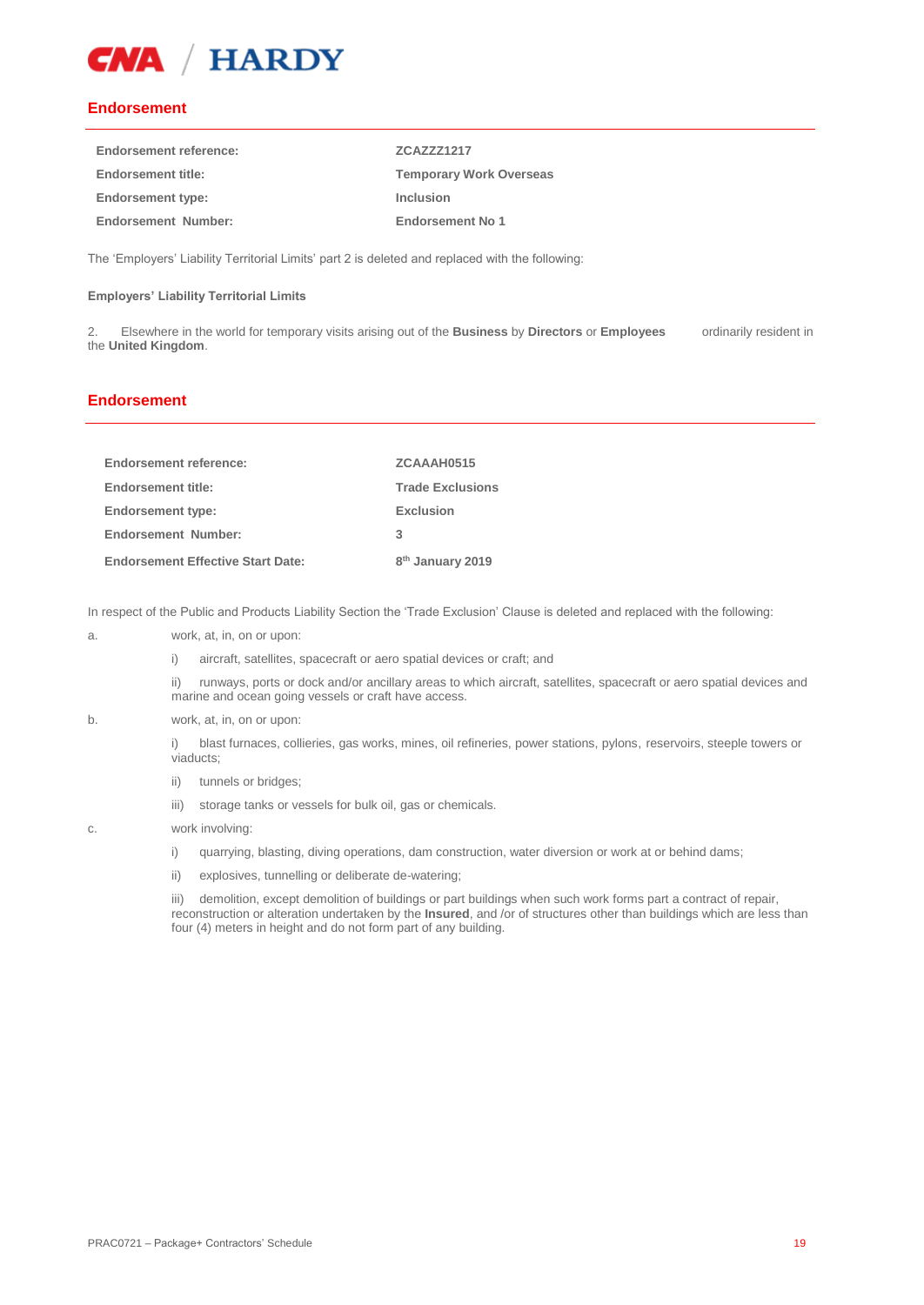

### **Endorsement**

| ышлэгшсы                           |                               |  |
|------------------------------------|-------------------------------|--|
| <b>Endorsement Reference:</b>      | ZPRZZZ1117                    |  |
| <b>Endorsement Title:</b>          | <b>North American Exports</b> |  |
| <b>Endorsement Type:</b>           | <b>Inclusion</b>              |  |
| <b>Endorsement Number:</b>         | <b>Endorsement No 4</b>       |  |
| <b>Endorsement Effective Date:</b> | 31 <sup>st</sup> March 2021   |  |

Notwithstanding anything to the contrary within the policy, and solely for the purposes of this endorsement, the following clause is incorporated into and forms part of the Extensions of the Section – Public and Products Liability of the **Policy.**

#### **North American Exports Extension**

The **Insurer** shall indemnify the **Insured** in respect of **Products** exported to the United States of America or Canada or territories within their jurisdiction, provided that:

- 1. the maximum limit of liability for any one **Occurrence** in the annual aggregate shall not exceed GBP 10,000,000;
- 2. the **Insurer** shall not be liable for any punitive, exemplary, or multiple damages; and
- 3. the **Insurer** shall not be liable in respect of any loss based on, arising out of or in any way connected to liability which is assumed by the **Insured** by contract or agreement unless such liability would have attached in the absence of such agreement.

For the purposes of this endorsement, item 1. within the 'Products' is hereby deleted and shall not apply.

| <b>Endorsement</b>                 |                                 |  |
|------------------------------------|---------------------------------|--|
| <b>Endorsement Reference:</b>      | ZPRPEE0620                      |  |
| <b>Endorsement Title:</b>          | <b>Perils Restriction - USA</b> |  |
| <b>Endorsement Type:</b>           | <b>Exclusion</b>                |  |
| <b>Endorsement Number:</b>         | <b>Endorsement No 5</b>         |  |
| <b>Endorsement Effective Date:</b> | 31 <sup>st</sup> March 2021     |  |

The following forms part of the 'Exclusions' to 'Section – Property Damage (All Risks)' to this Policy

#### **Perils Restriction for United States of America**

The **Insurer** shall not be liable for **Damage** directly or indirectly caused by or occasioned by or arising from the **Defined** Peril of lightning in respect of the Premises situate Hialeah Facility, 1050 East 9<sup>th</sup> Street, Hialeah, Florida 33010 United States of America.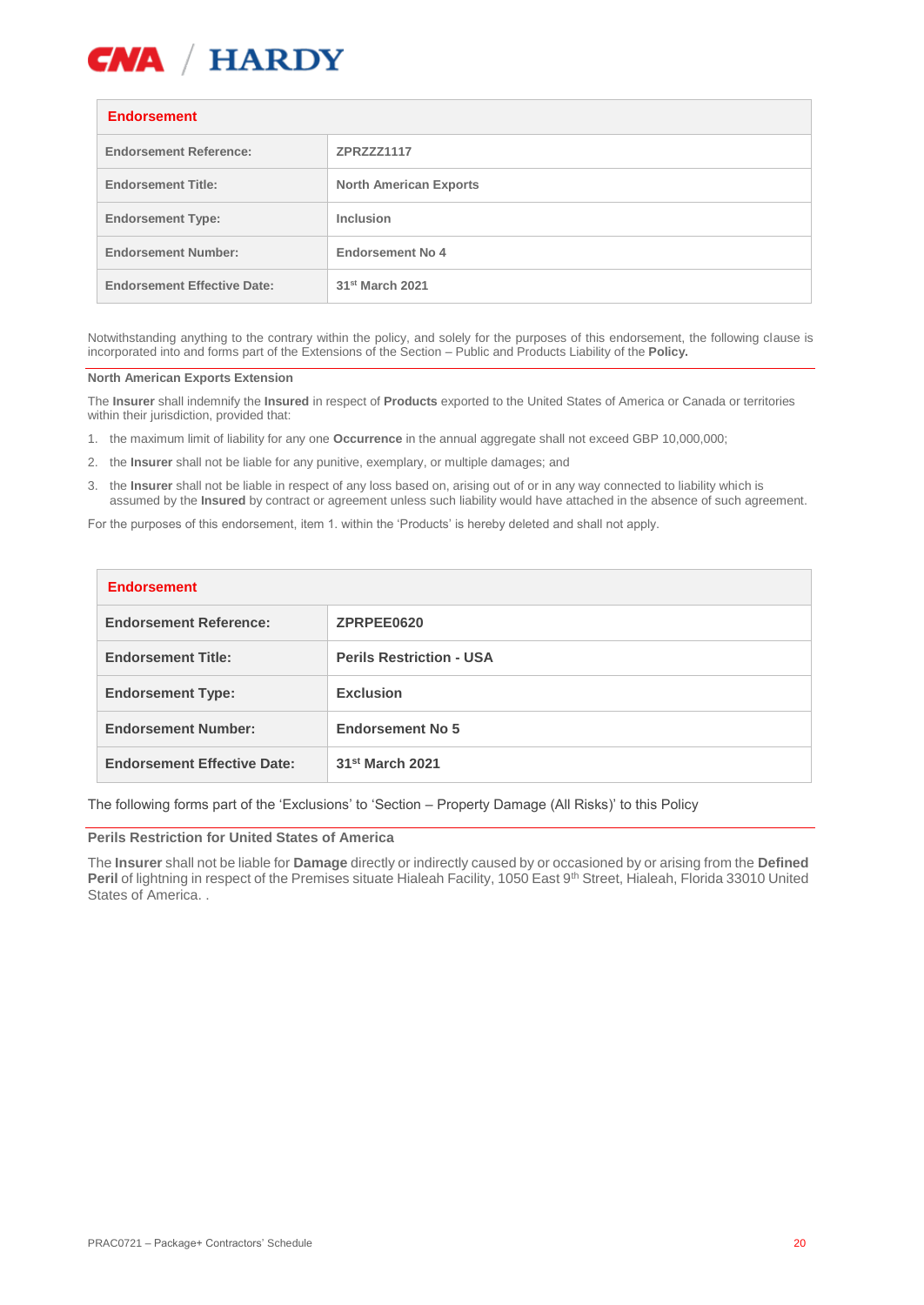

### **Endorsement**

| <b>Endorsement Reference:</b>      | <b>ZPRCYI1221 (Package Plus Contractors Policy)</b> |
|------------------------------------|-----------------------------------------------------|
| <b>Endorsement Title:</b>          | <b>Cyber And Data (incorporating LMA5400)</b>       |
| <b>Endorsement Type:</b>           | <b>Exclusion</b>                                    |
| <b>Endorsement Number:</b>         | <b>Endorsement No 5</b>                             |
| <b>Endorsement Effective Date:</b> | 31 <sup>st</sup> March 2022                         |

**For the avoidance of doubt the provisions set forth in this endorsement shall have primacy and take precedence over any term stated in the Policy, irrespective of any terms stated in the Policy which may ordinarily suggest otherwise. In the event of any conflict the stated position and terms of this Endorsement shall take precedence over the Policy.**

The 'Property Extensions' of this policy is amended to delete in its entirety the clause titled 'Computer Records Extension'. However the Sub Limit, stated in the Schedule for Contents- Computer Records shall be the maximum the **Insurer** shall pay arising for the cost to repair or replace the **Data Processing Media** itself plus the costs of copying the **Data** from back-up or from originals of a previous generation set forth in clause 3 of the Property & BI Cyber And Data clause below.

The 'Policy Exclusions' of this policy is amended to delete in its entirety the clause titled 'Electronic Data'.

The 'Contractors All Risks Section Exclusions' of this policy is amended to delete in its entirety the clause titled 'Electronic Data'.

The following Exclusion is incorporated into and forms part of both the 'Contractors All Risks Section Exclusions' and the 'Excluded Causes For Sections Property, Business Interruption And Goods In Transit' ,such clause is applicable to the Property and Business Interruption Sections only, the 'Policy Exclusion- Cyber' shall apply to the Goods In Transit section.

### **Property & BI Cyber And Data**

- 1 This **Policy** or any endorsement thereto excludes any:
	- a. **Cyber Loss**, unless subject to the provisions of paragraph 2;
	- b. loss, damage, liability, claim, cost, expense of whatsoever nature directly or indirectly caused by, contributed to by, resulting from, arising out of or in connection with any loss of use, reduction in functionality, repair, replacement, restoration or reproduction of any **Data**, including any amount pertaining to the value of such **Data**, unless subject to the provisions of paragraph 3;

regardless of any other cause or event contributing concurrently or in any other sequence thereto.

- 2 Subject to all the terms, conditions, limitations and exclusions of this **Policy** or any endorsement thereto, this **Policy** covers physical loss or physical damage to **Property Insured** under this **Policy** caused by any ensuing fire or explosion which directly results from a **Cyber Incident**, unless that **Cyber Incident** is caused by, contributed to by, resulting from, arising out of or in connection with a **Cyber Ac**t including, but not limited to, any action taken in controlling, preventing, suppressing or remediating any **Cyber Act**.
- 3 Subject to all the terms, conditions, limitations and exclusions of this **Policy** or any endorsement thereto, should **Data Processing Media** owned or operated by the **Insured** suffer physical loss or physical damage insured by this **Policy**, then this **Policy** will cover the cost to repair or replace the **Data Processing Media** itself plus the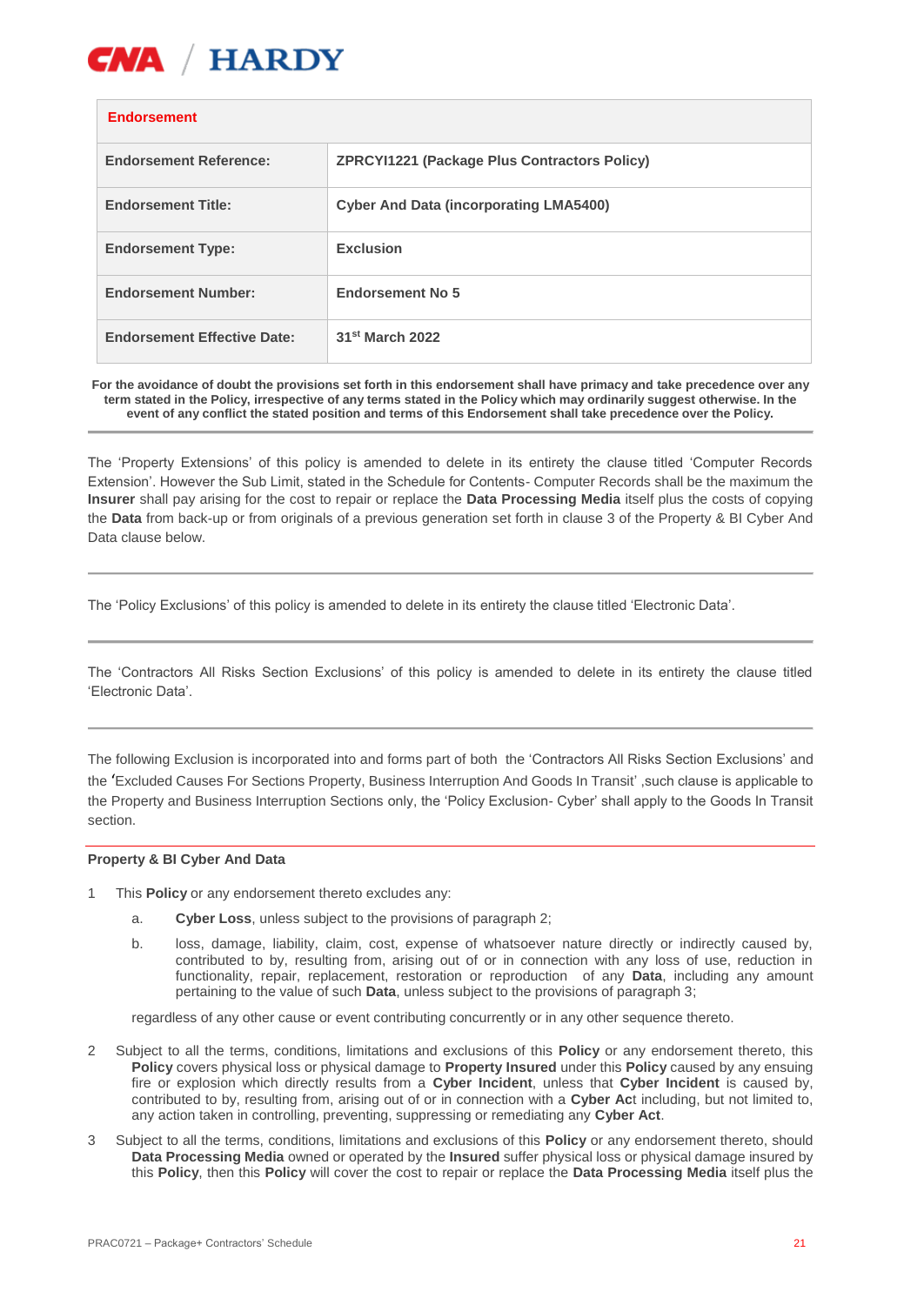

costs of copying the **Data** from back-up or from originals of a previous generation. These costs will not include research and engineering nor any costs of recreating, gathering or assembling the **Data**. If such media is not repaired, replaced or restored the basis of valuation shall be the cost of the blank **Data Processing Media**. However, this **Policy** excludes any amount pertaining to the value of such **Data**, to the **Insured** or any other party, even if such **Data** cannot be recreated, gathered or assembled.

- 4 In the event any portion of this endorsement is found to be invalid or unenforceable, the remainder shall remain in full force and effect.
- 5 This endorsement supersedes and, if in conflict with any other wording in the **Policy** or any endorsement thereto having a bearing on **Cyber Loss**, **Data** or **Data Processing Media**, replaces that wording.

### **Definitions**

#### **Cyber Loss**

means any loss, damage, liability, claim, cost or expense of whatsoever nature directly or indirectly caused by, contributed to by, resulting from, arising out of or in connection with any **Cyber Act** or **Cyber Incident** including, but not limited to, any action taken in controlling, preventing, suppressing or remediating any **Cyber Act** or **Cyber Incident**.

#### **Cyber Act**

means an unauthorised, malicious or criminal act or series of related unauthorised, malicious or criminal acts, regardless of time and place, or the threat or hoax thereof involving access to, processing of, use of or operation of any **Computer System**.

#### **Cyber Incident**

means:

- 1. any error or omission or series of related errors or omissions involving access to, processing of, use of or operation of any **Computer System**; or
- 2. any partial or total unavailability or failure or series of related partial or total unavailability or failures to access, process, use or operate any **Computer System**.

#### **Computer System**

Means any computer, hardware, software, communications system, electronic device (including, but not limited to, smart phone, laptop, tablet, wearable device), server, cloud or microcontroller including any similar system or any configuration of the aforementioned and including any associated input, output, data storage device, networking equipment or back up facility, owned or operated by the Insured or any other party.

#### **Data**

means information, facts, concepts, code or any other information of any kind that is recorded or transmitted in a form to be used, accessed, processed, transmitted or stored by a **Computer System**.

#### **Data Processing Media**

means any property insured by this **Policy** on which **Data** can be stored but not the **Data** itself.

The 'Policy Exclusions' of this policy is amended to delete in its entirety the clause titled 'Cyber' and insert the following:

#### **Cyber**

The **Insurer** shall not be liable in respect of loss or liability arising in whole or in part, either directly or indirectly out of or from any actual or alleged loss, damage, liability, injury, compensation, sickness, disease, death, medical payment, claim, cost, defence cost, expense or any other amount incurred by or accruing to the **Insured**, including but not limited